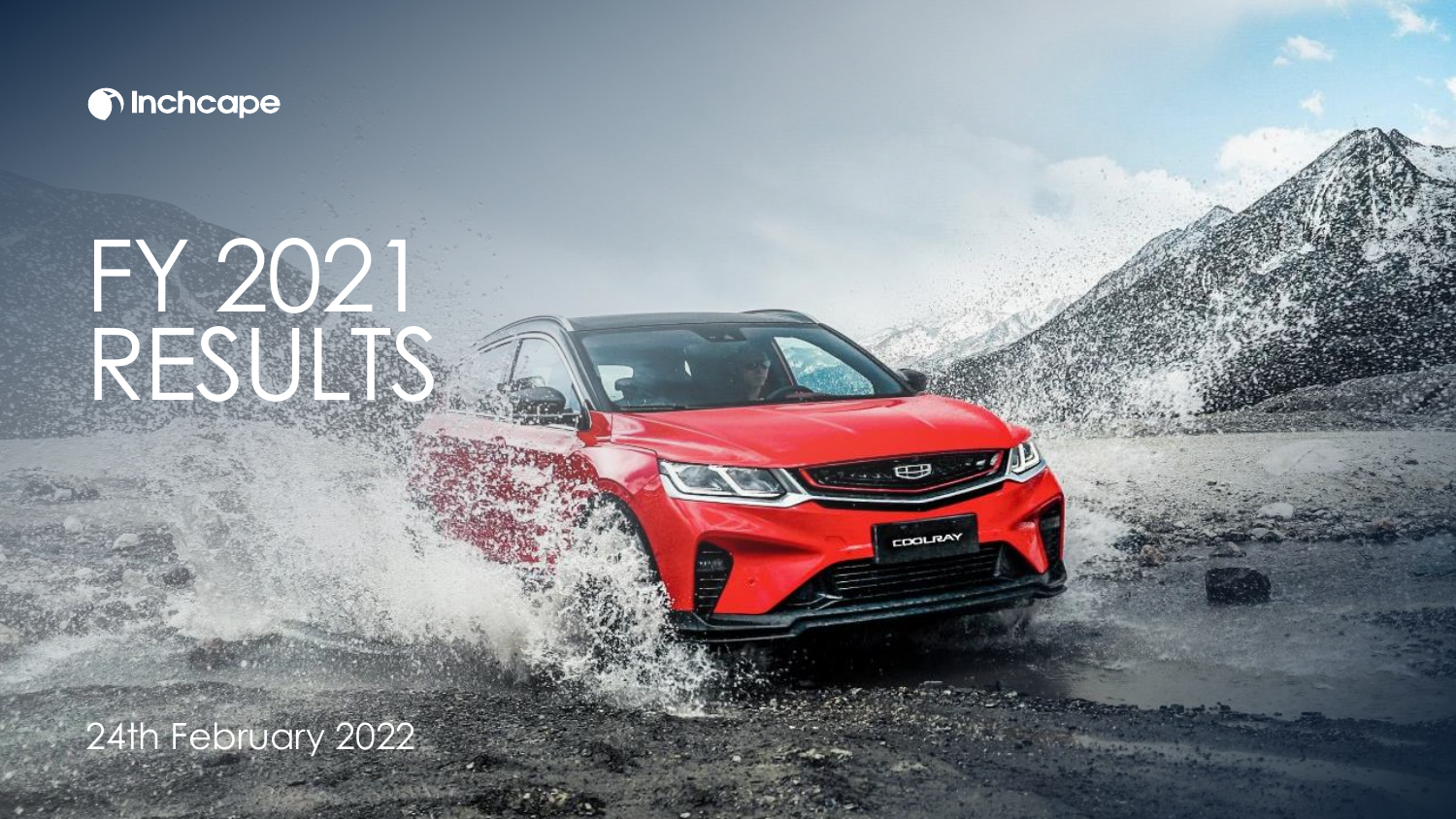

# DUNCAN TAIT GROUP CEO

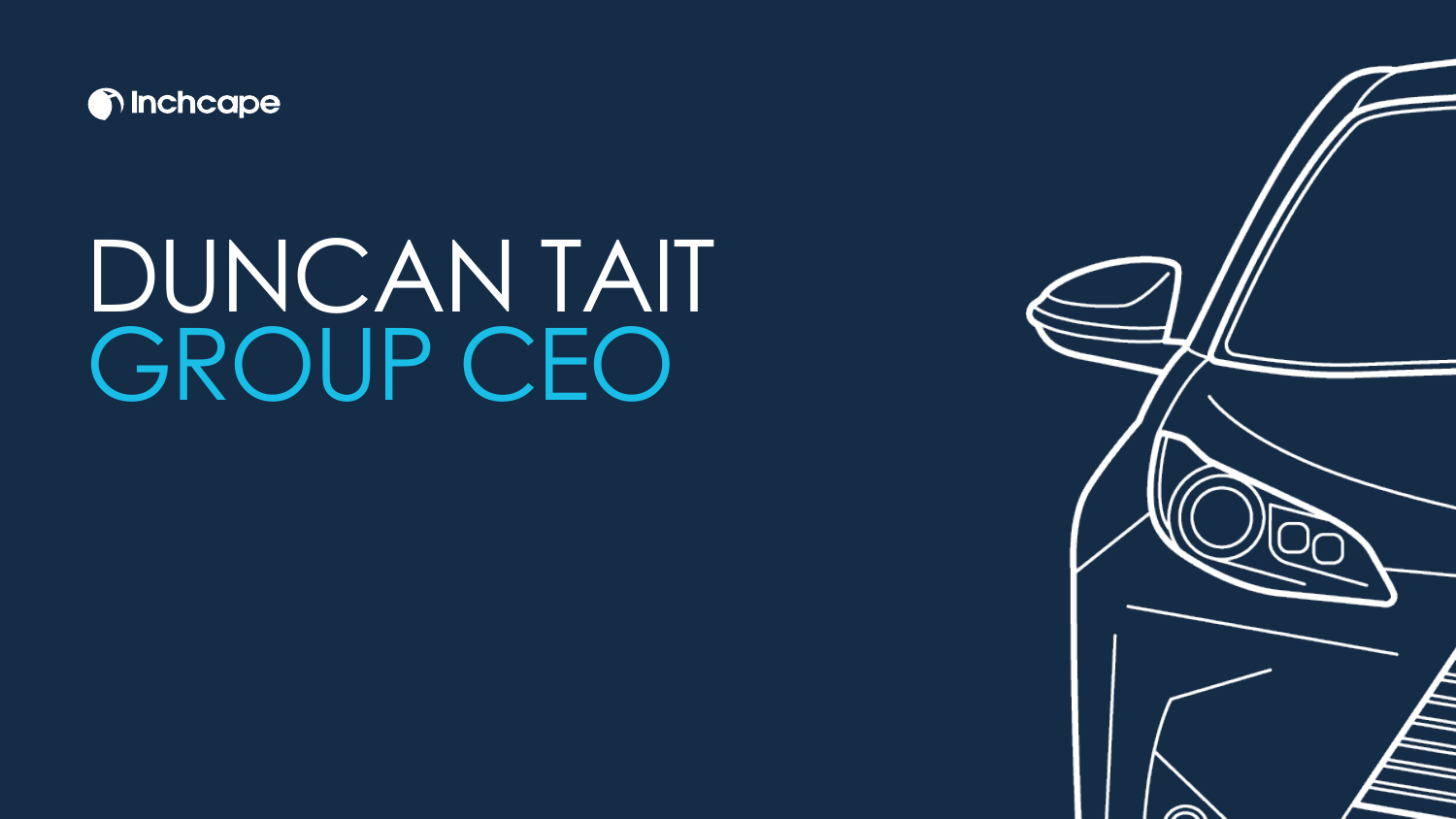## **Agenda**

| <b>Overview of FY21</b> | <b>FY21 financial details</b> | <b>Strategic progress</b><br>& Outlook |
|-------------------------|-------------------------------|----------------------------------------|
|                         |                               |                                        |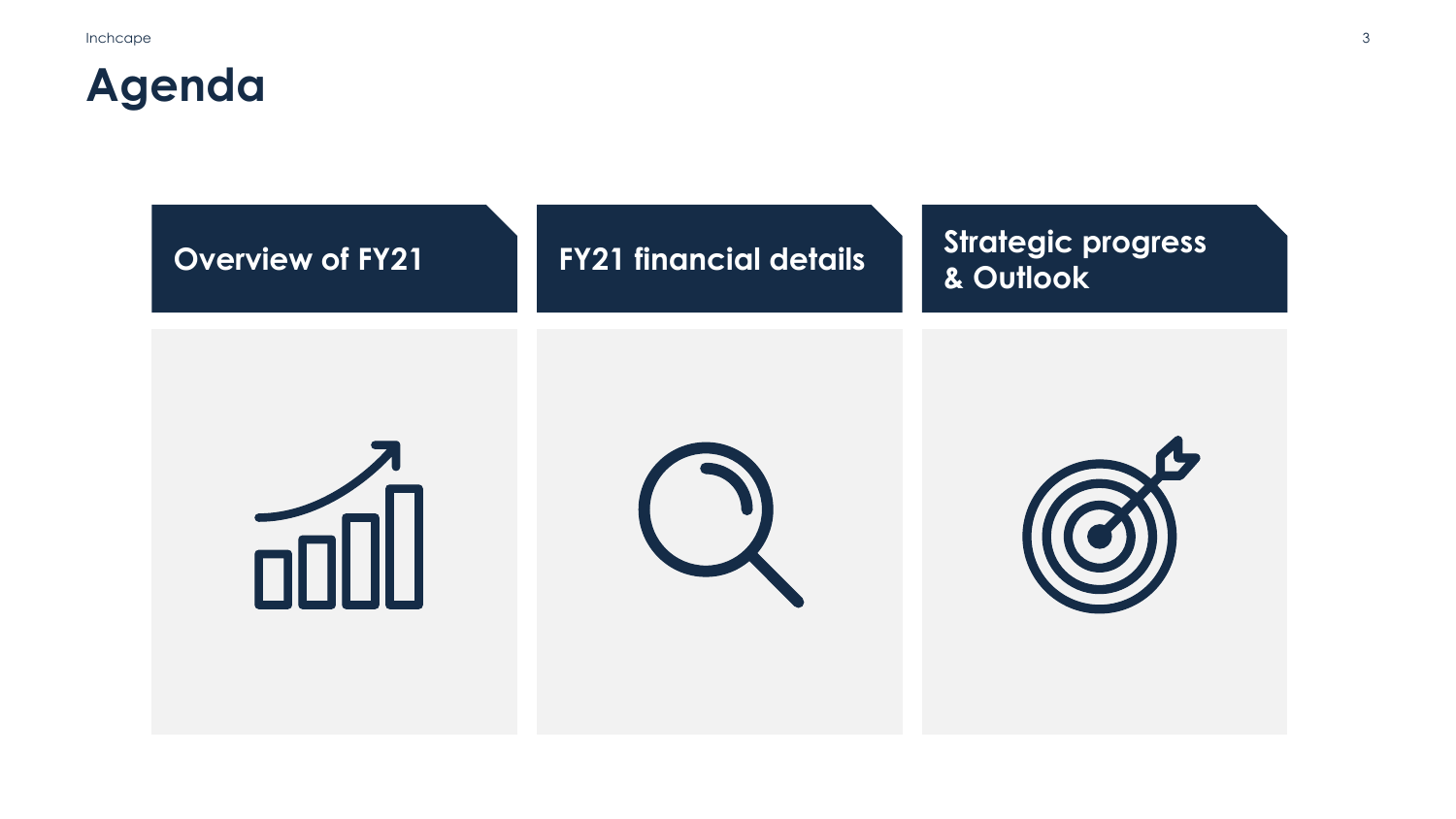### **2021 highlights**

Strong execution; **positive growth across all regions**

Supply constraints **supported vehicle gross margins**



Launched new strategy **Accelerate**; focused on two **huge growth opportunities:**

- **Distribution Excellence**
- Vehicle Lifecycle **Services**

Significantly enhanced our **digital and data capability**

- Accelerated DXP roll out
- Scaled our Analytics

Launched the first of our Vehicle Lifecycle Services businesses: **bravoauto**



Continued to shift our portfolio towards distribution **5 distribution acquisitions; further retail disposals**



Created and formalised our ESG strategy: **Responsible Business**

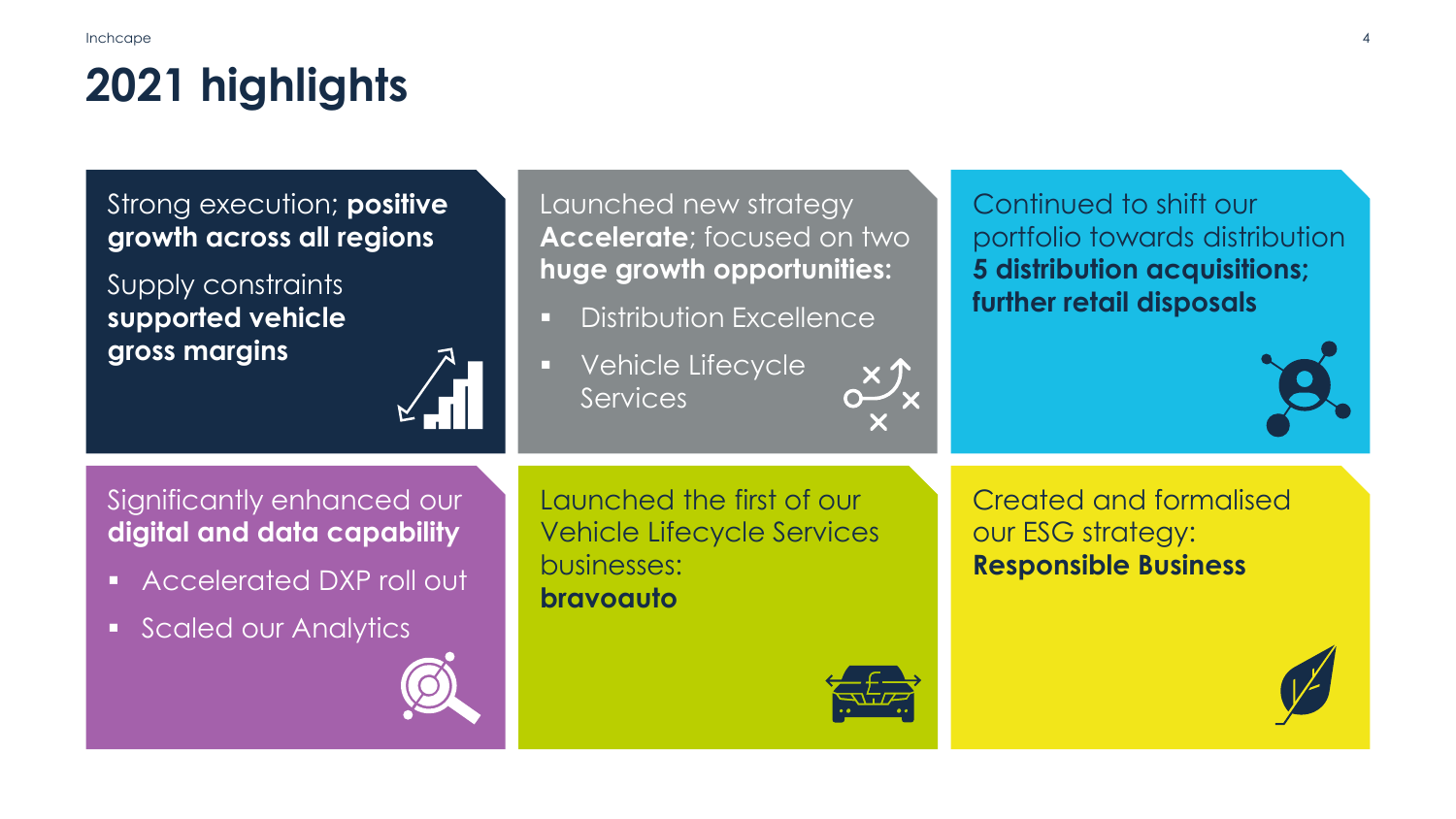#### **2021 headline KPIs**

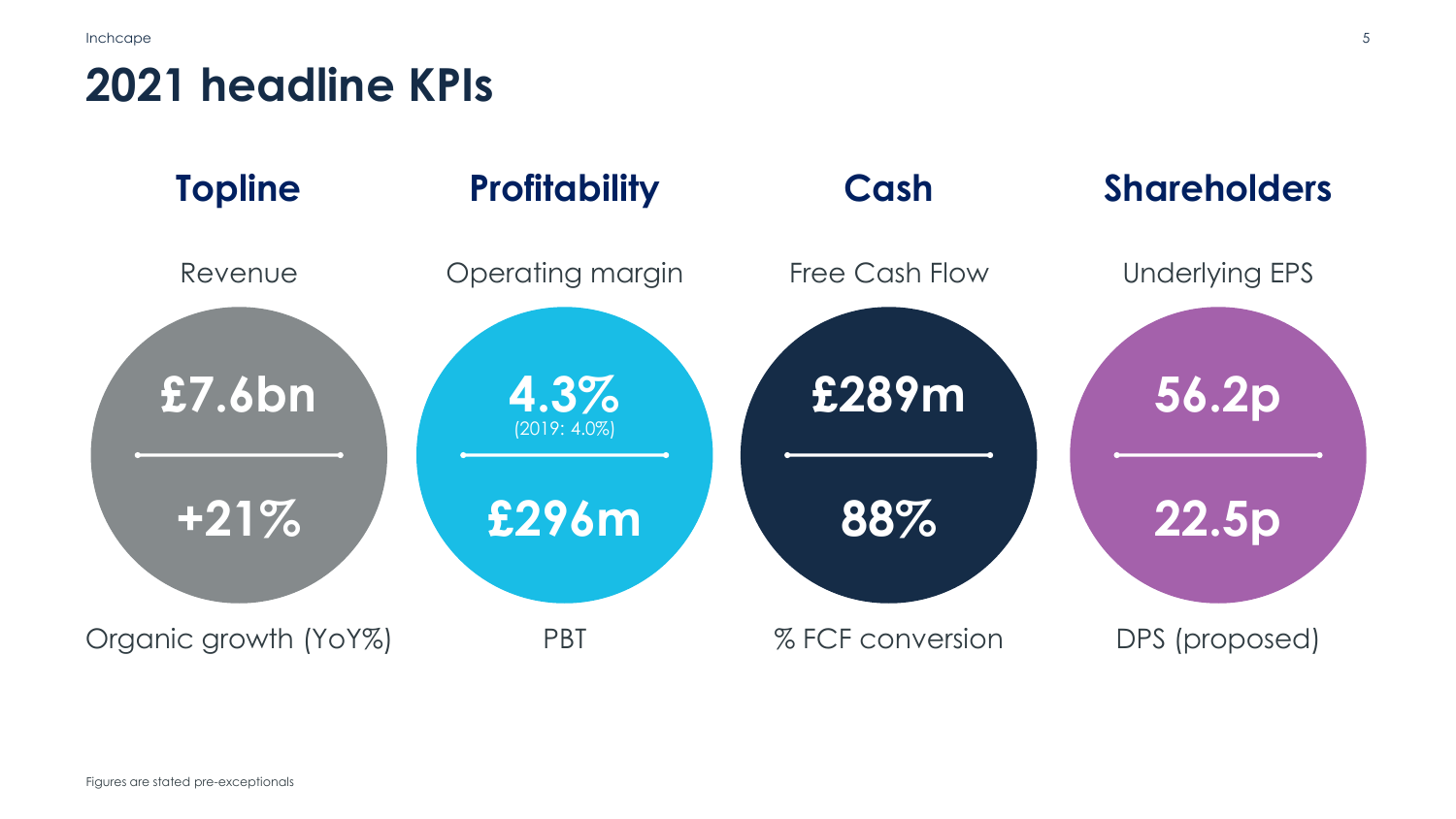

## **GIJSBERT** DE ZOETEN GROUP CFO

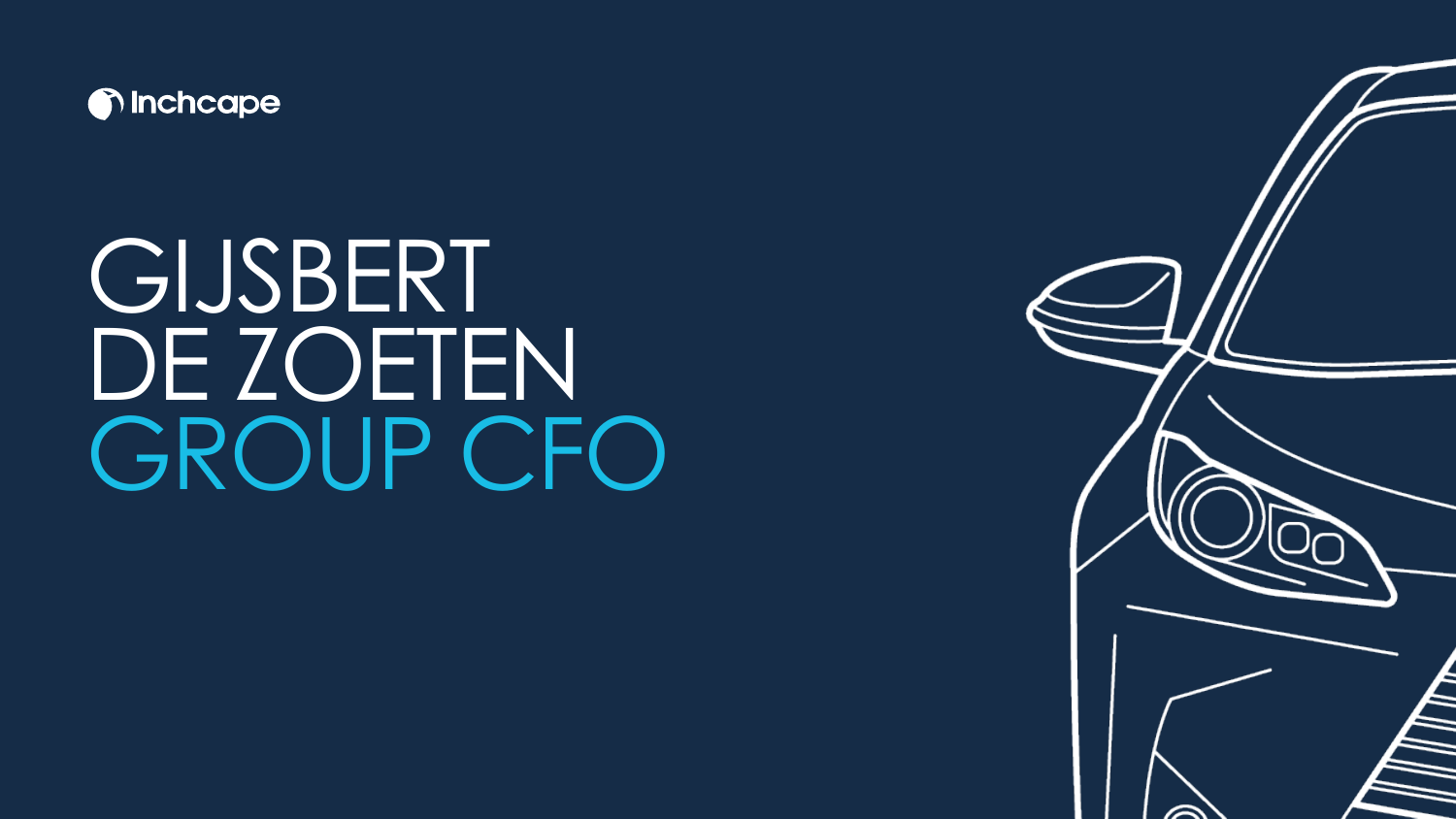### **2021 results: solid business momentum**

|                                      | 2021      |                |        | 2020      |                |                | 2019      |
|--------------------------------------|-----------|----------------|--------|-----------|----------------|----------------|-----------|
|                                      | <b>FY</b> | H <sub>2</sub> | H1     | <b>FY</b> | H <sub>2</sub> | H <sub>1</sub> | <b>FY</b> |
| <b>Revenue</b>                       | £7.6bn    | £3.7bn         | £3.9bn | £6.8bn    | £3.8bn         | £3.0bn         | £9.4bn    |
| Organic growth (YoY%)                | $+21%$    | $+8\%$         | $+37%$ |           |                |                |           |
| <b>Operating margin %</b>            | 4.3%      | 4.6%           | 4.1%   | 2.4%      | 3.6%           | 0.9%           | 4.0%      |
| <b>PBT</b>                           | £296m     | £153m          | £143m  | £128m     | £119m          | £9m            | £326m     |
| PBT (comparable basis <sup>1</sup> ) | £296m     |                |        | £111m     |                |                | £296m     |

Figures are stated pre-exceptionals

1: adjusts for the impact of currency (i.e. @ 2021 FX-rates) and changes to our business portfolio (acquisitions and disposals)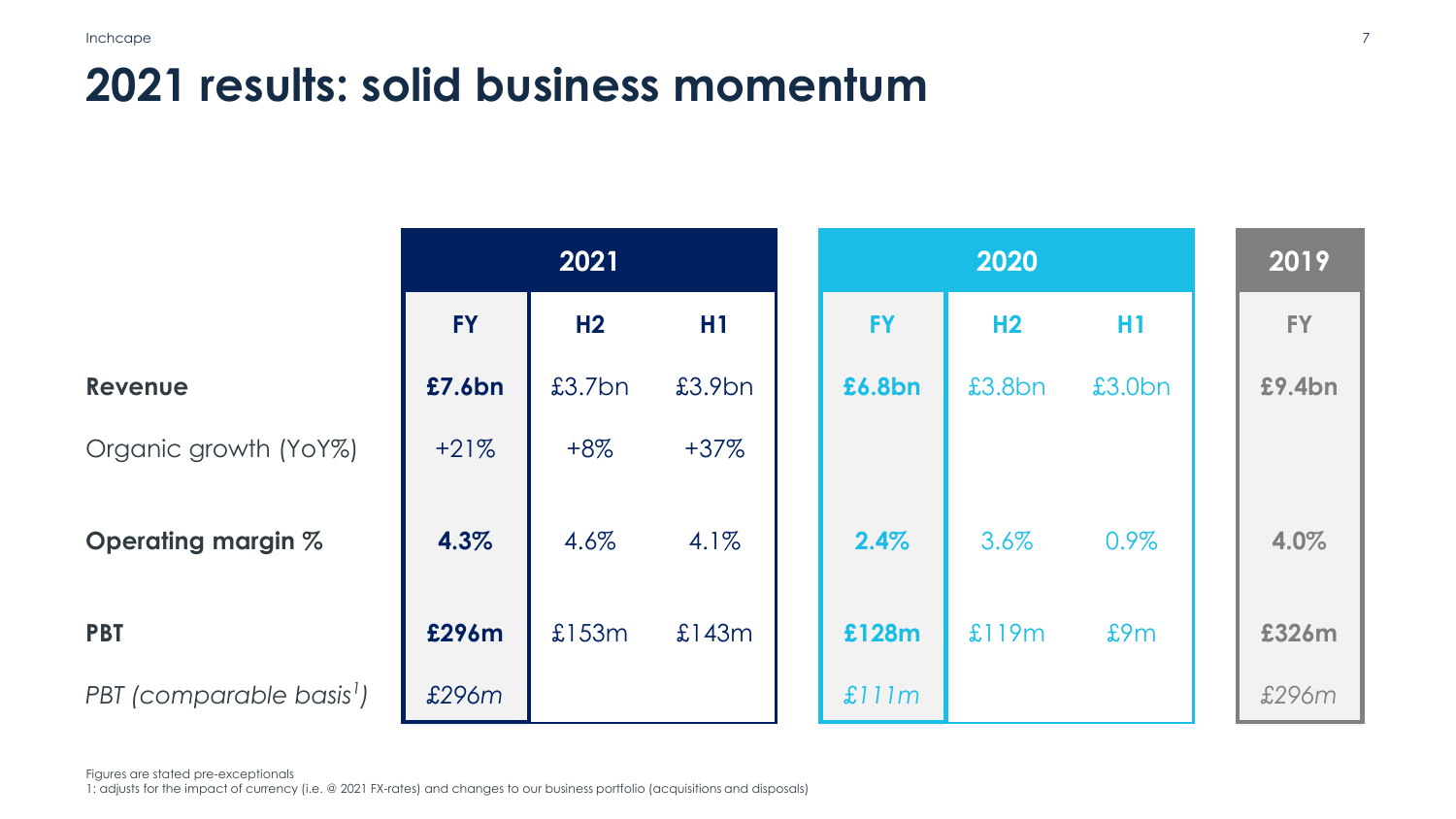#### **Group revenue recovering towards 2019 levels**

#### **Revenue bridge** *(2021 vs 2019)*

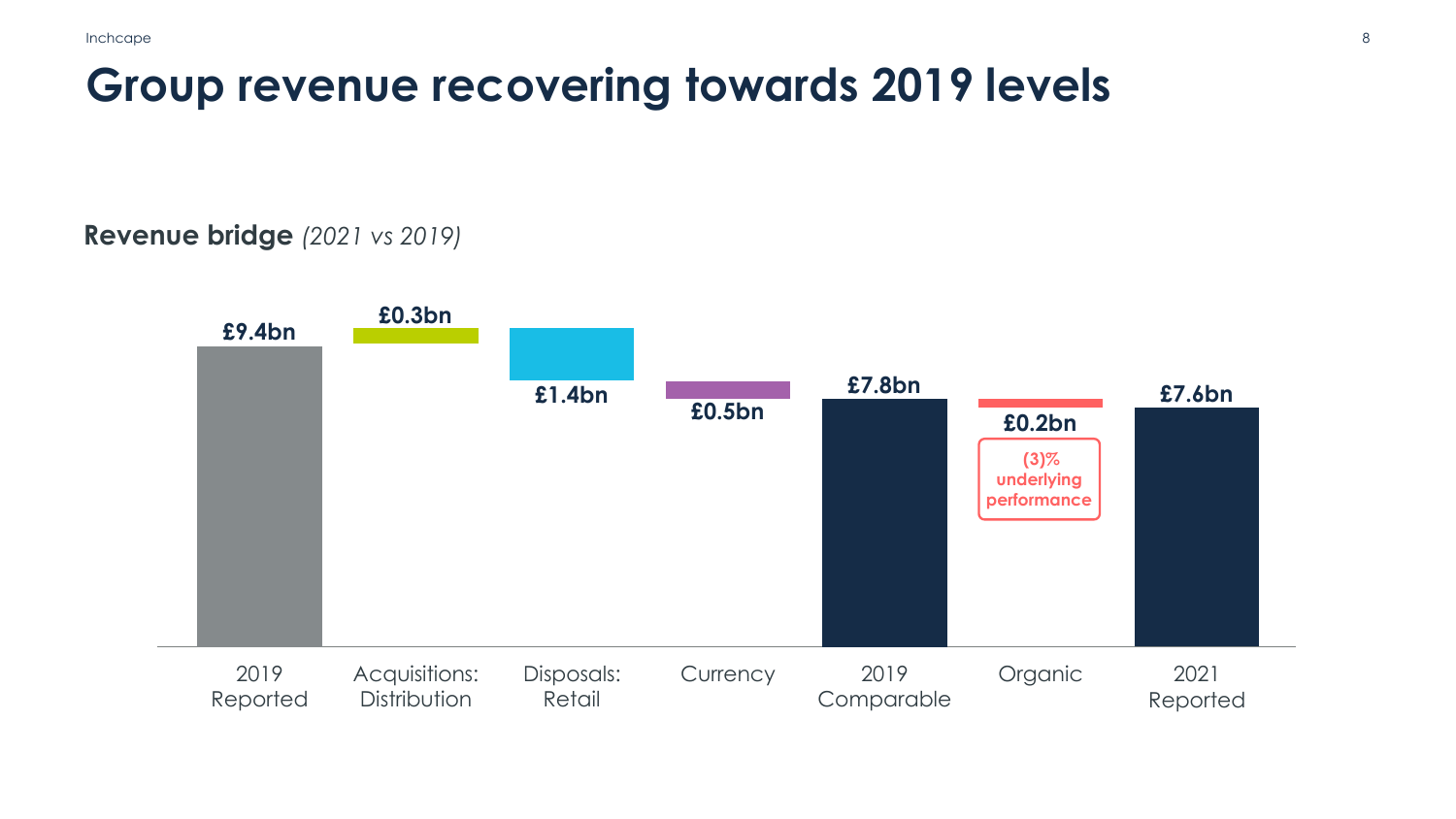### **Revenue trend: Q4 slowdown due to supply shortages**

#### **Organic revenue growth versus 2019**

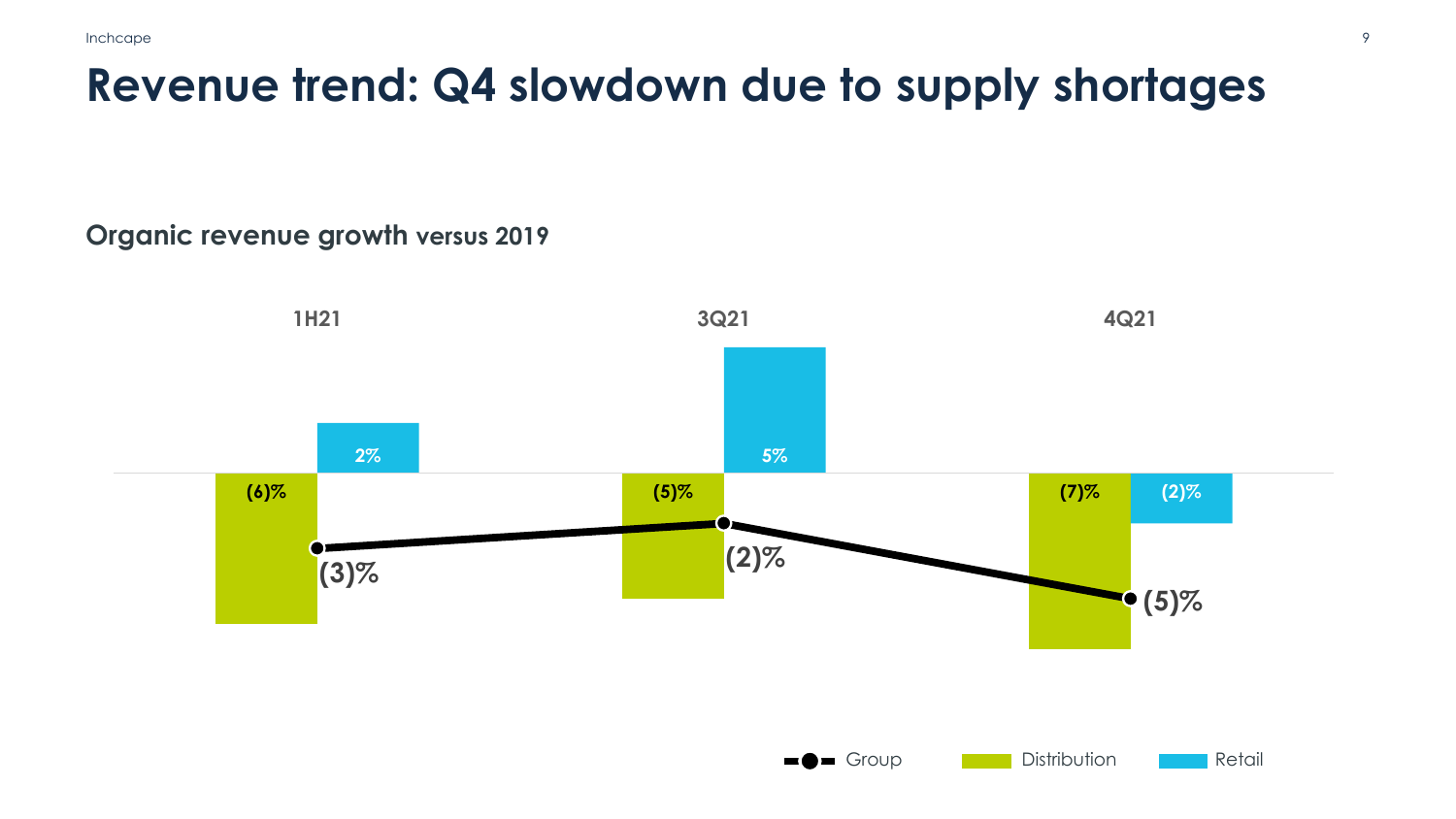#### **Distribution: 2021 regional revenue trends**

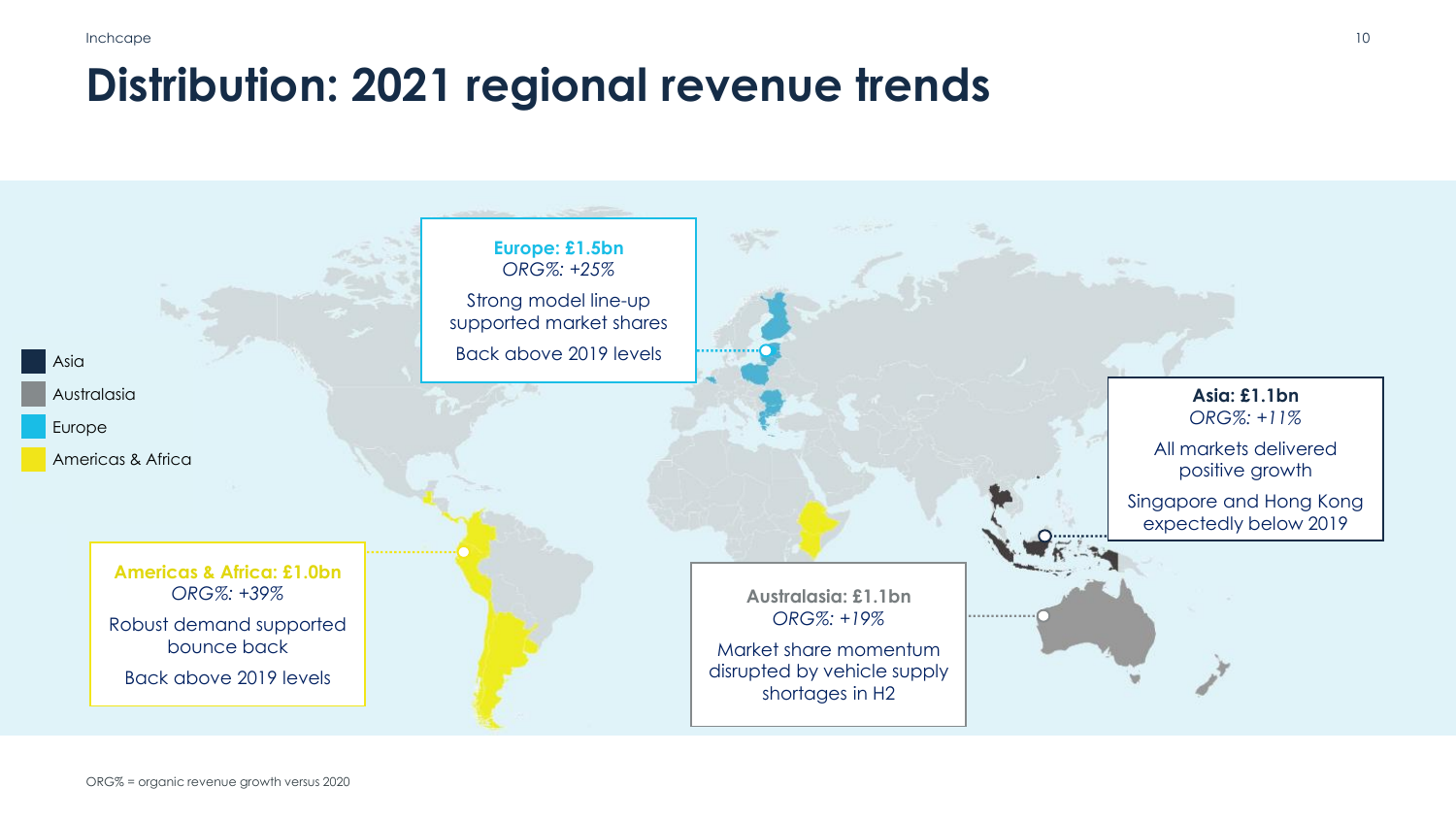### **Distribution: profit recovering across all regions**

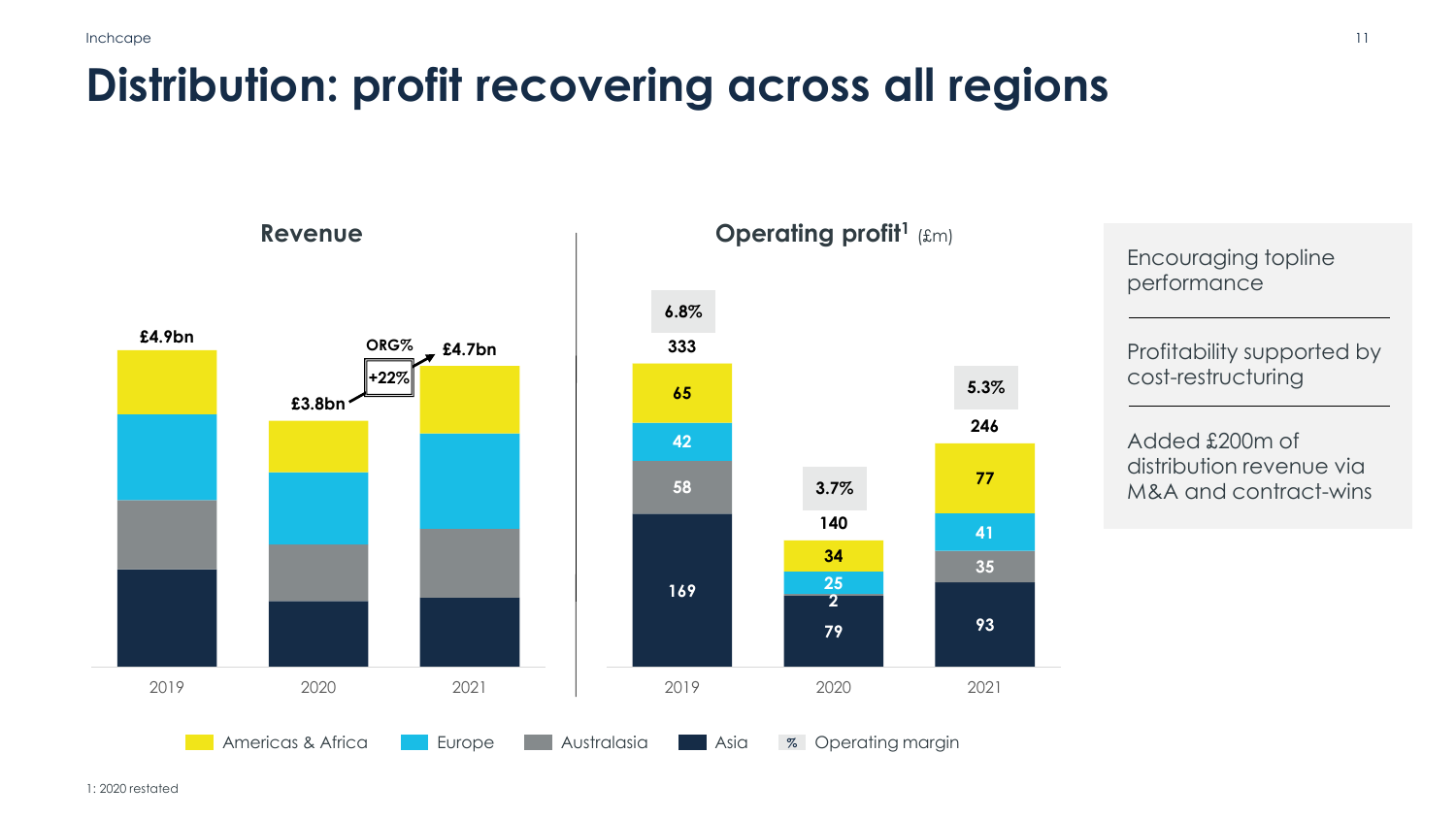### **Retail: strong performance amid supply constraints**



PF = pro-forma; reported figure adjusted for disposals 1: 2020 restated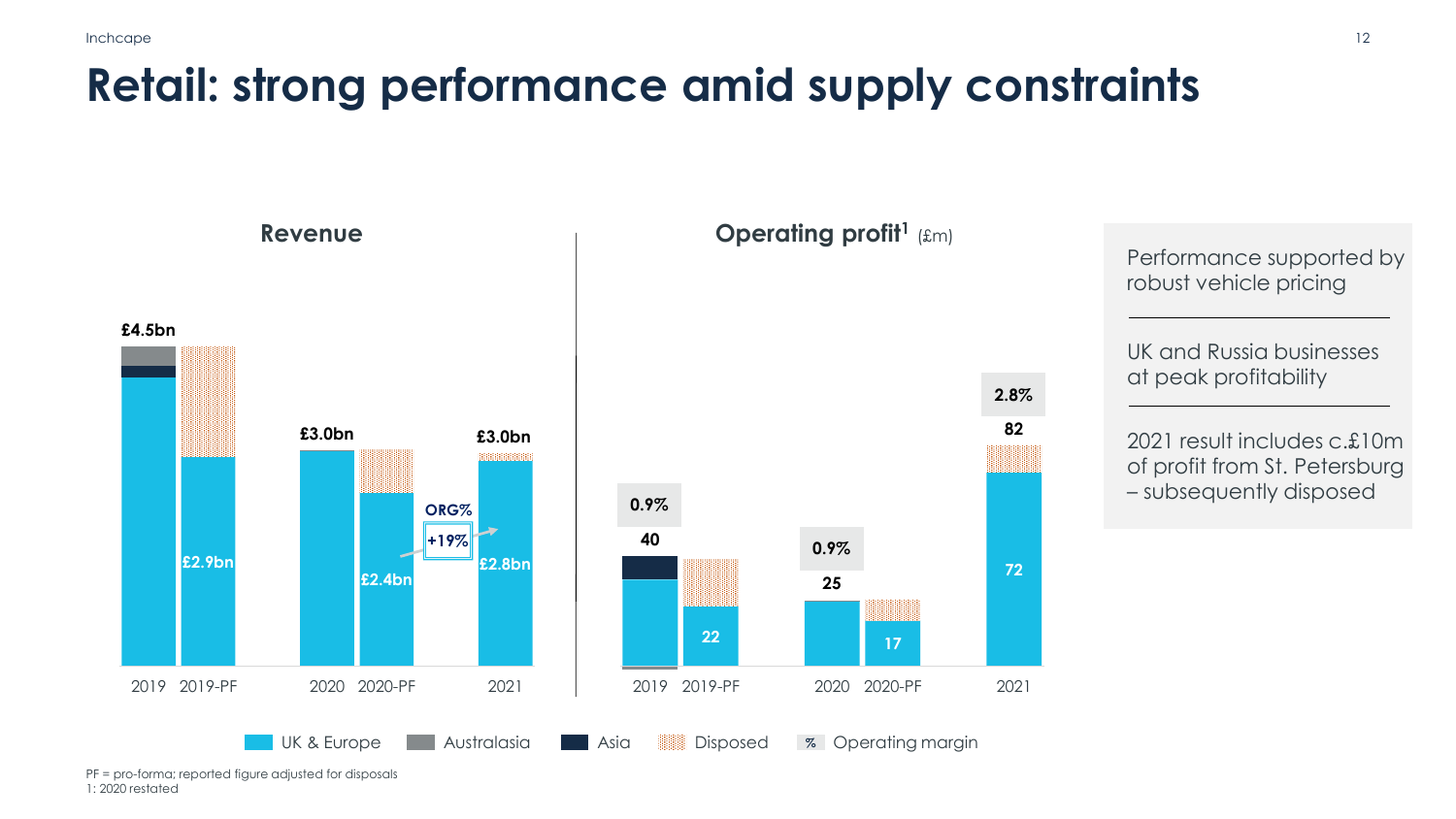#### **Income statement**

|                                                | <b>FY</b> |                     |       |  |  |
|------------------------------------------------|-----------|---------------------|-------|--|--|
| Em<br>(unless otherwise stated)                | 2021      | $2020$ <sup>1</sup> | 2019  |  |  |
| Operating profit<br>(pre exceptionals)         | 328       | 164                 | 373   |  |  |
| Net interest                                   | (32)      | (37)                | (47)  |  |  |
| <b>PBT</b><br>(pre exceptionals)               | 296       | 128                 | 326   |  |  |
| Exceptional items                              | (101)     | (257)               | 76    |  |  |
| Underlying Tax rate %                          | 24.2%     | 26.4%               | 23.2% |  |  |
| <b>Basic EPS (pence)</b><br>(pre exceptionals) | 56.2p     | 23.1p               | 59.9p |  |  |

**Interest costs** fell as we carried less inventory and interest rates were lower

**Exceptional** items: loss on disposal of Russia Retail businesses, restructuring costs and SaaS accounting (amortisation)

**Tax rate** broadly inline with the rate anticipated in the medium term (25%)

1: 2020 profit figures restated for accounting change All figures rounded to the nearest £m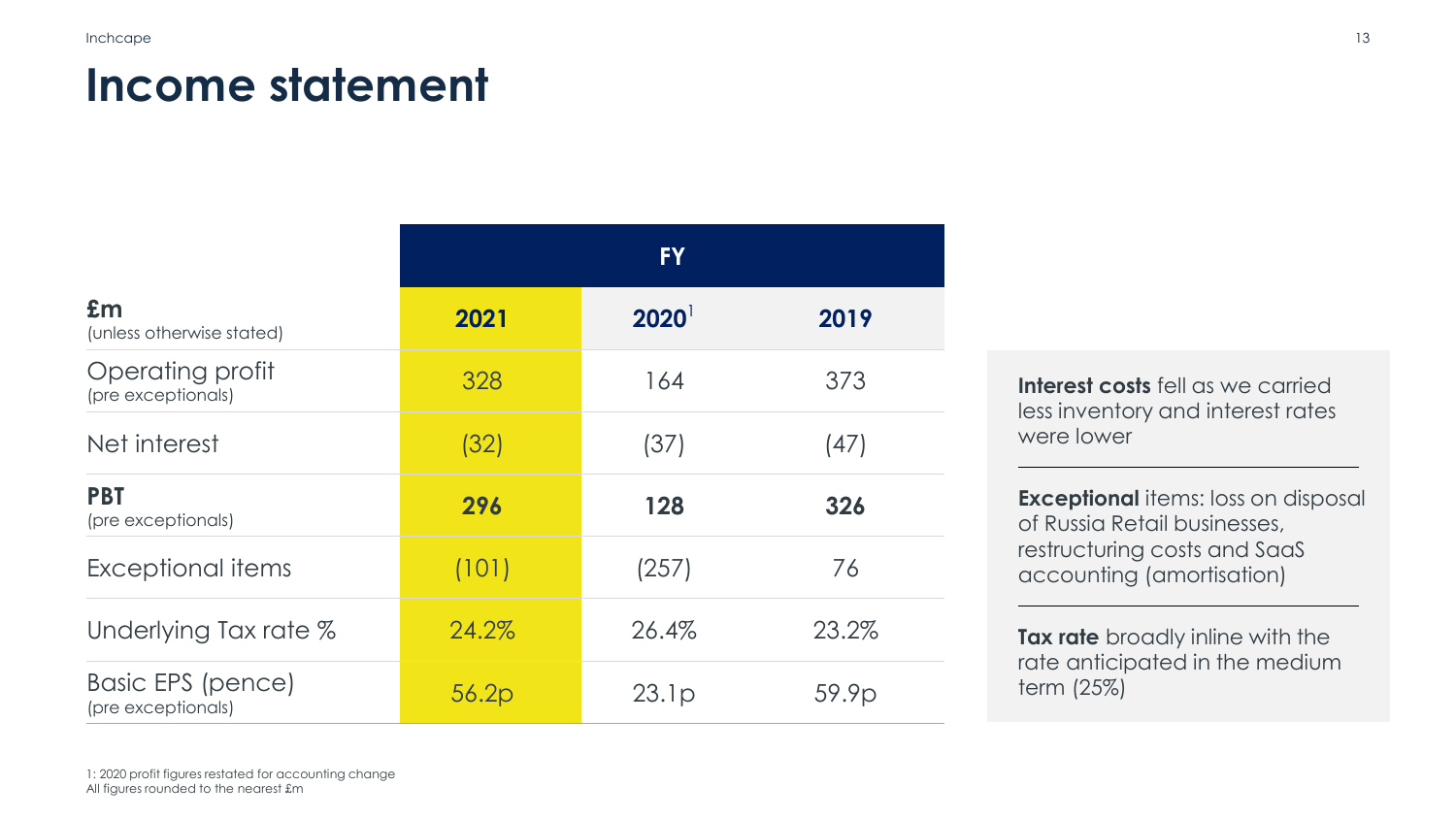### **Continued excellent cash generation**

**Net cash bridge** (£m)

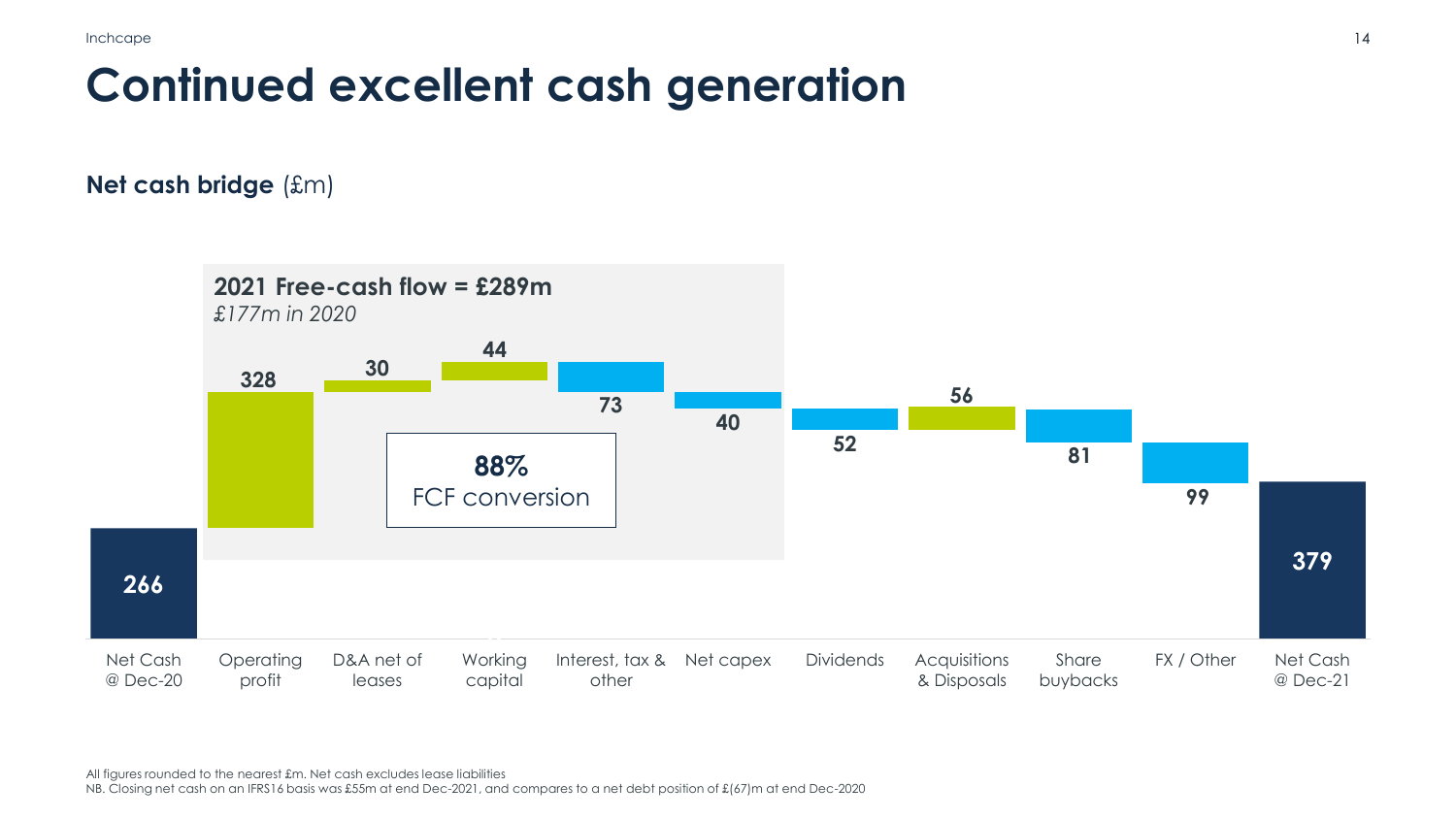### **Capital allocation policy: highly attractive and disciplined**

|                                             | 01 Invest in the<br><b>business</b>                            | 02 Dividends                                                        | 03 Value<br>accretive M&A                      | 04 Share<br><b>buybacks</b>                                                          |  |
|---------------------------------------------|----------------------------------------------------------------|---------------------------------------------------------------------|------------------------------------------------|--------------------------------------------------------------------------------------|--|
|                                             | Capex for organic<br>growth and<br>technological<br>investment | Policy:<br>40% annual payout<br>of basic EPS<br>(pre- exceptionals) | <b>Disciplined</b><br>approach to<br>valuation | Consider<br>appropriateness of<br>share buybacks<br>a new<br><b>£100m</b><br>buyback |  |
| <b>Cumulative</b><br><b>2016 to</b><br>2021 | £400m capex spend<br>(                                         | $£470m$ of<br><b>dividends</b>                                      | £620m of distribution<br>acquisitions          | £370m of<br>share buybacks                                                           |  |

**Strong balance sheet Net debt to EBITDA of max 1x (pre IFRS16)**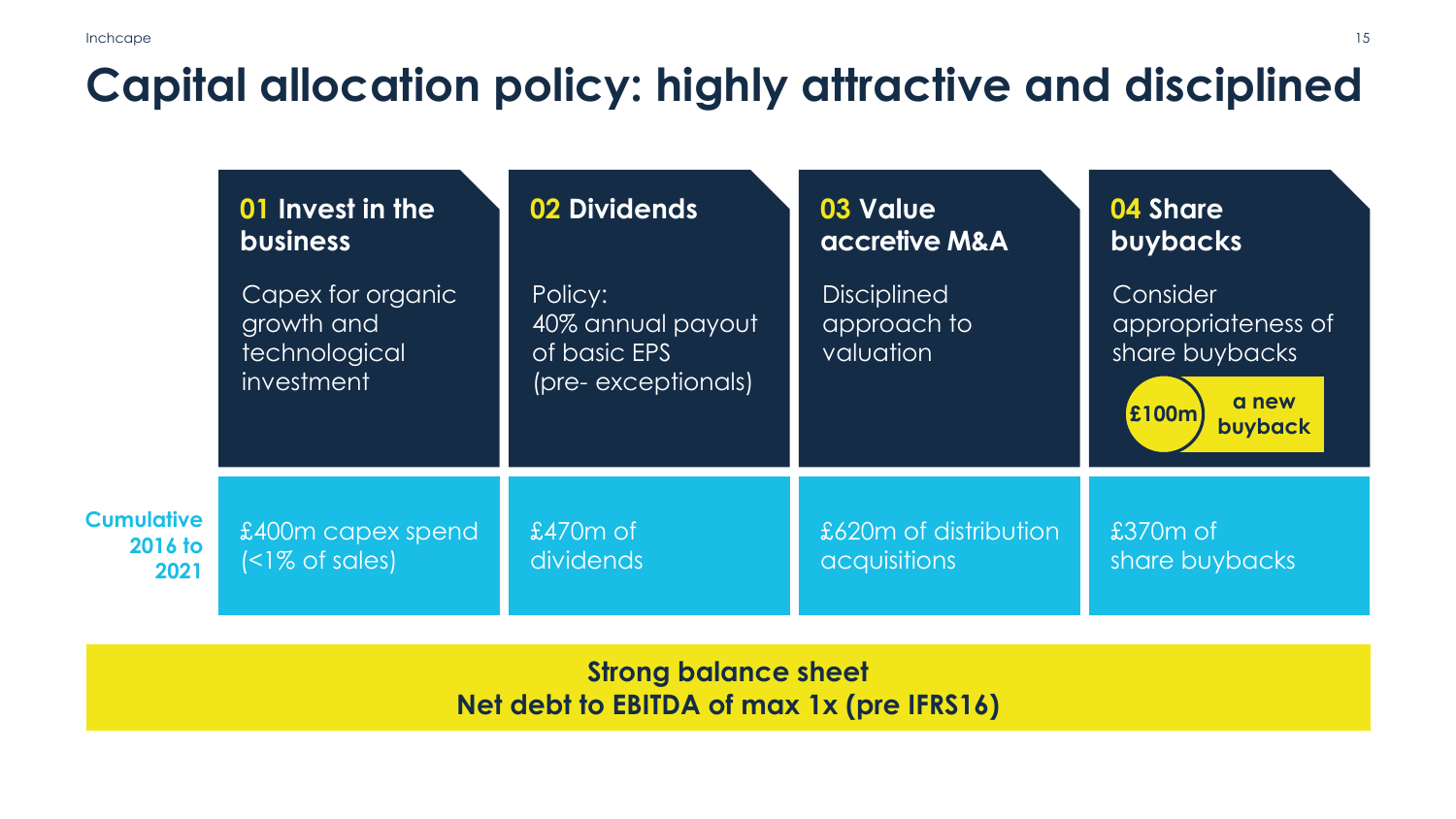### **Attractive financial characteristics and exciting prospects**

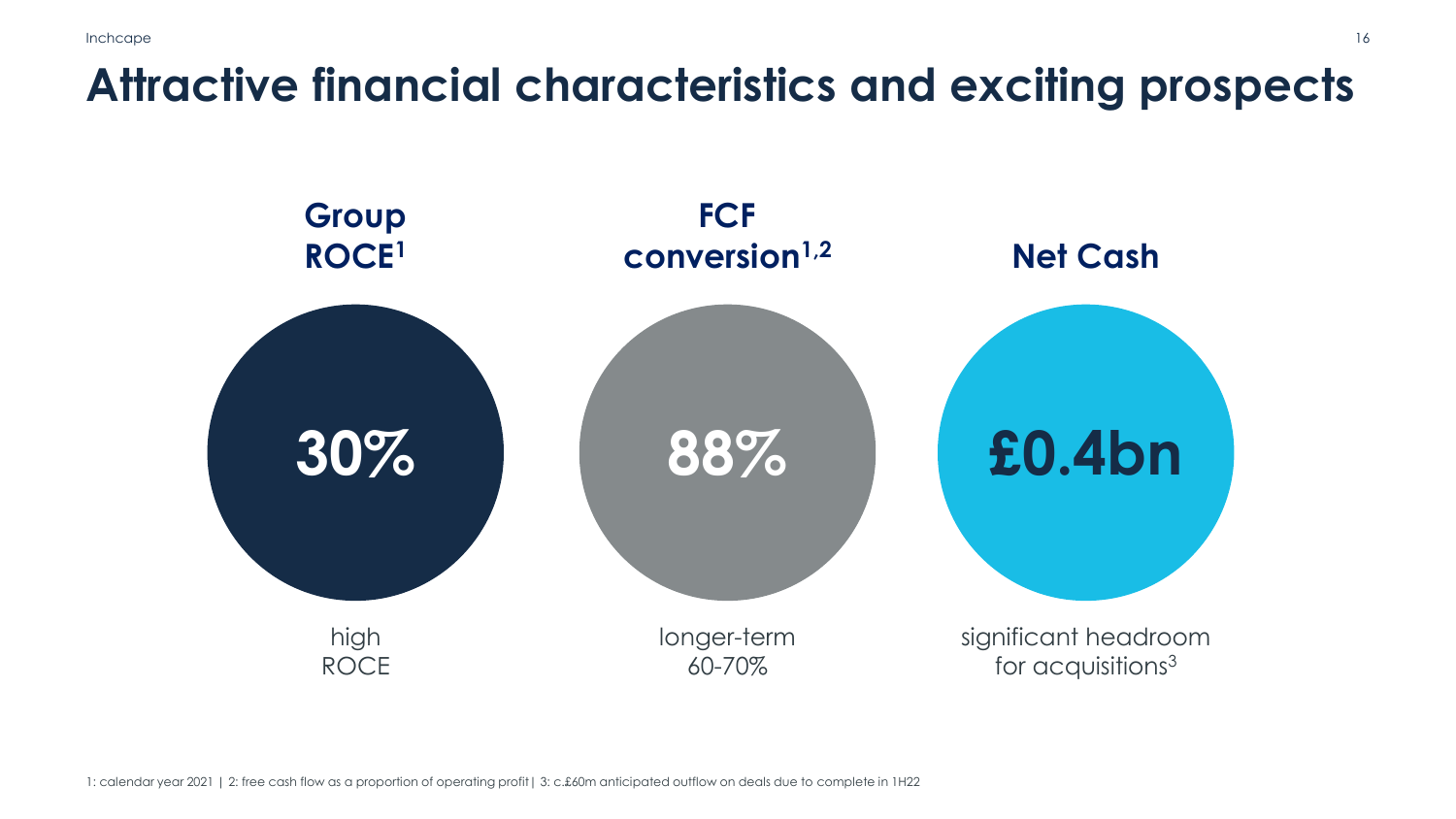

## DUNCAN TAIT STRATEGIC PROGRESS

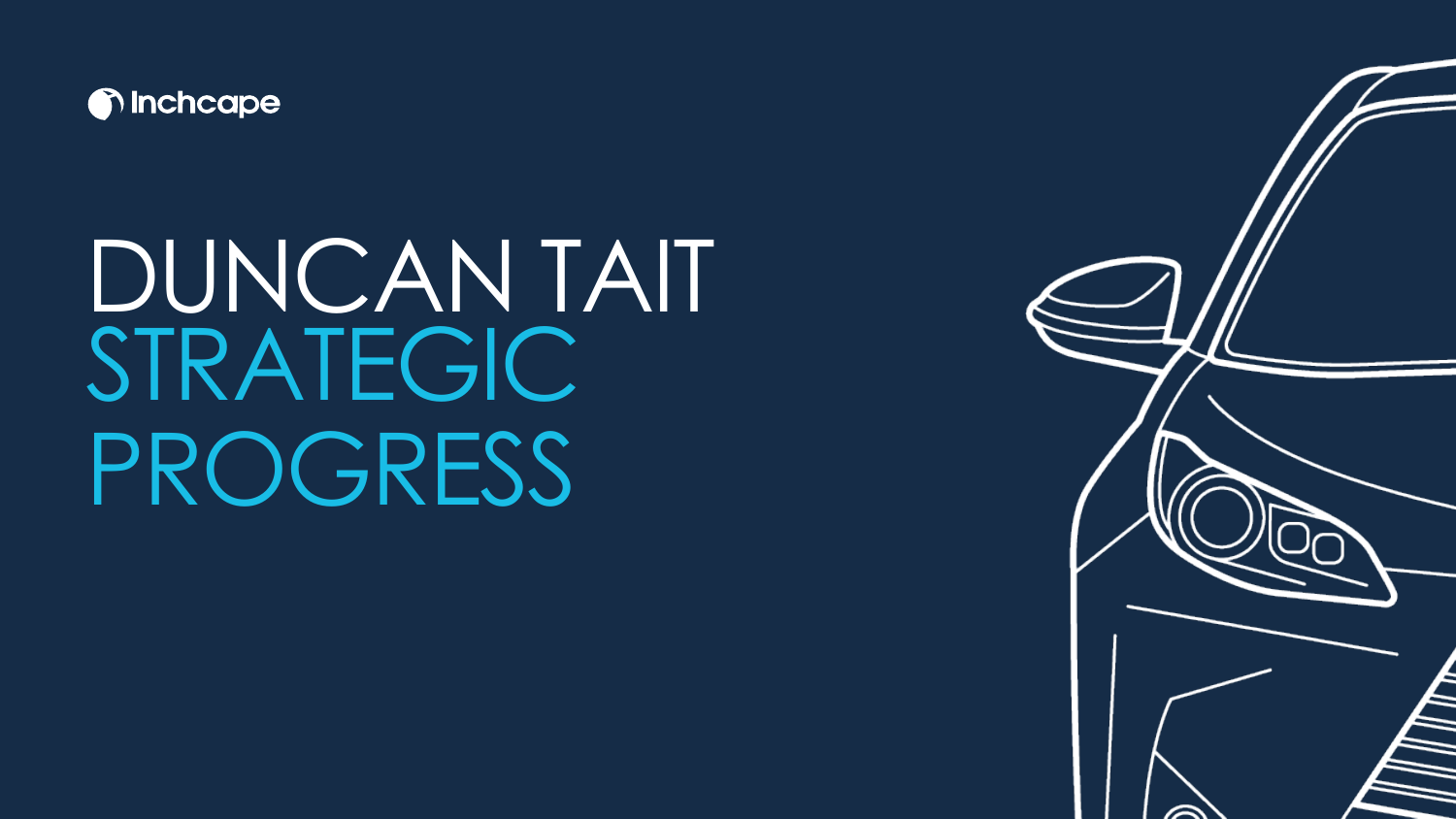#### **Accelerate strategic framework**

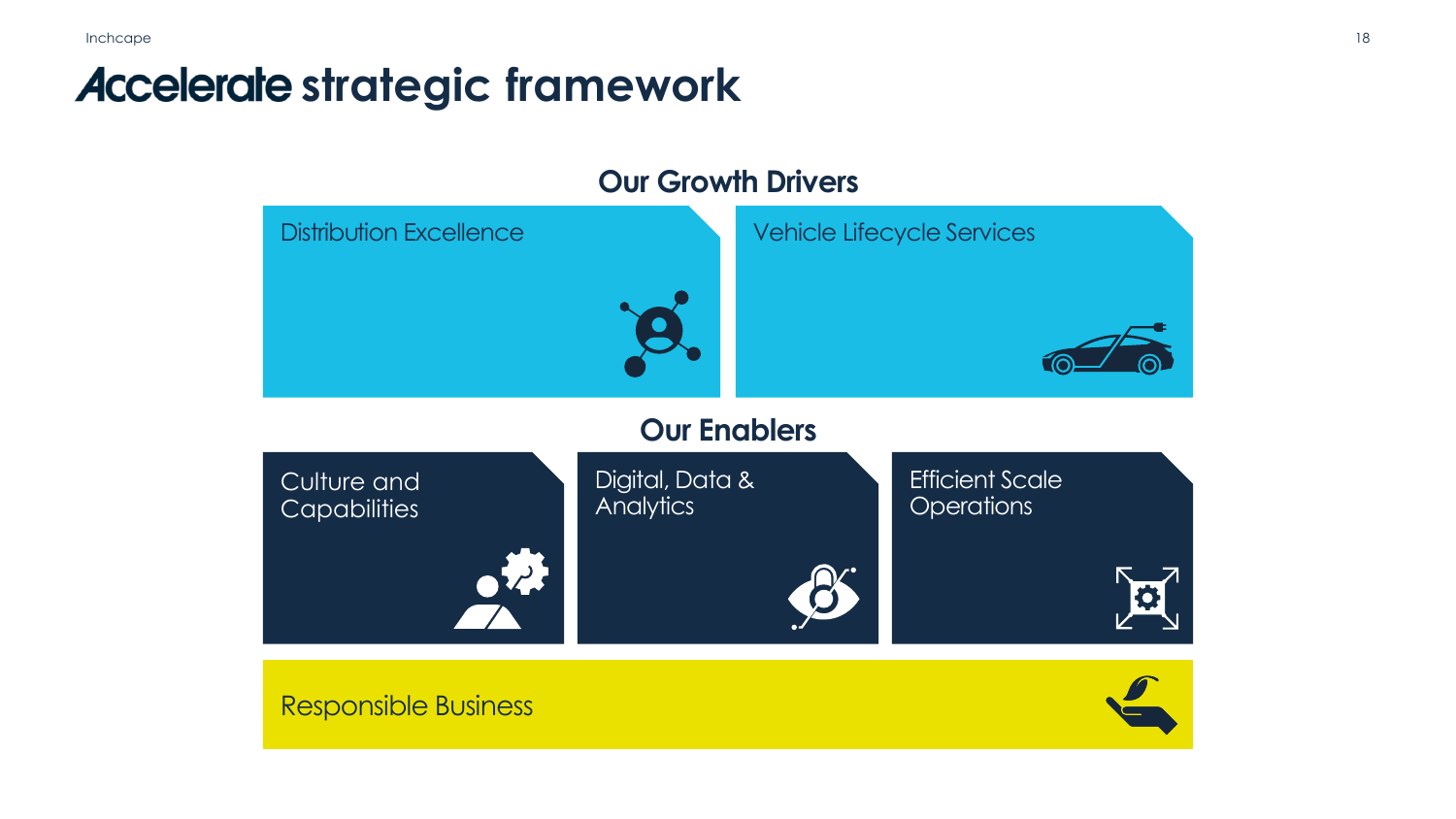### **Considerable opportunities for an ambitious Inchcape**

#### **Distribution Excellence**



#### **Vehicle Lifecycle Services**



1: Defined as those markets with annual new car volumes of less than 1m units

2: Analysis shows the split of profit attainable over an average vehicle's life, and assumes four different owners during that period

The analysis captures the vehicle sales, finance & insurance commission and the aftersales services (including independent aftermarket)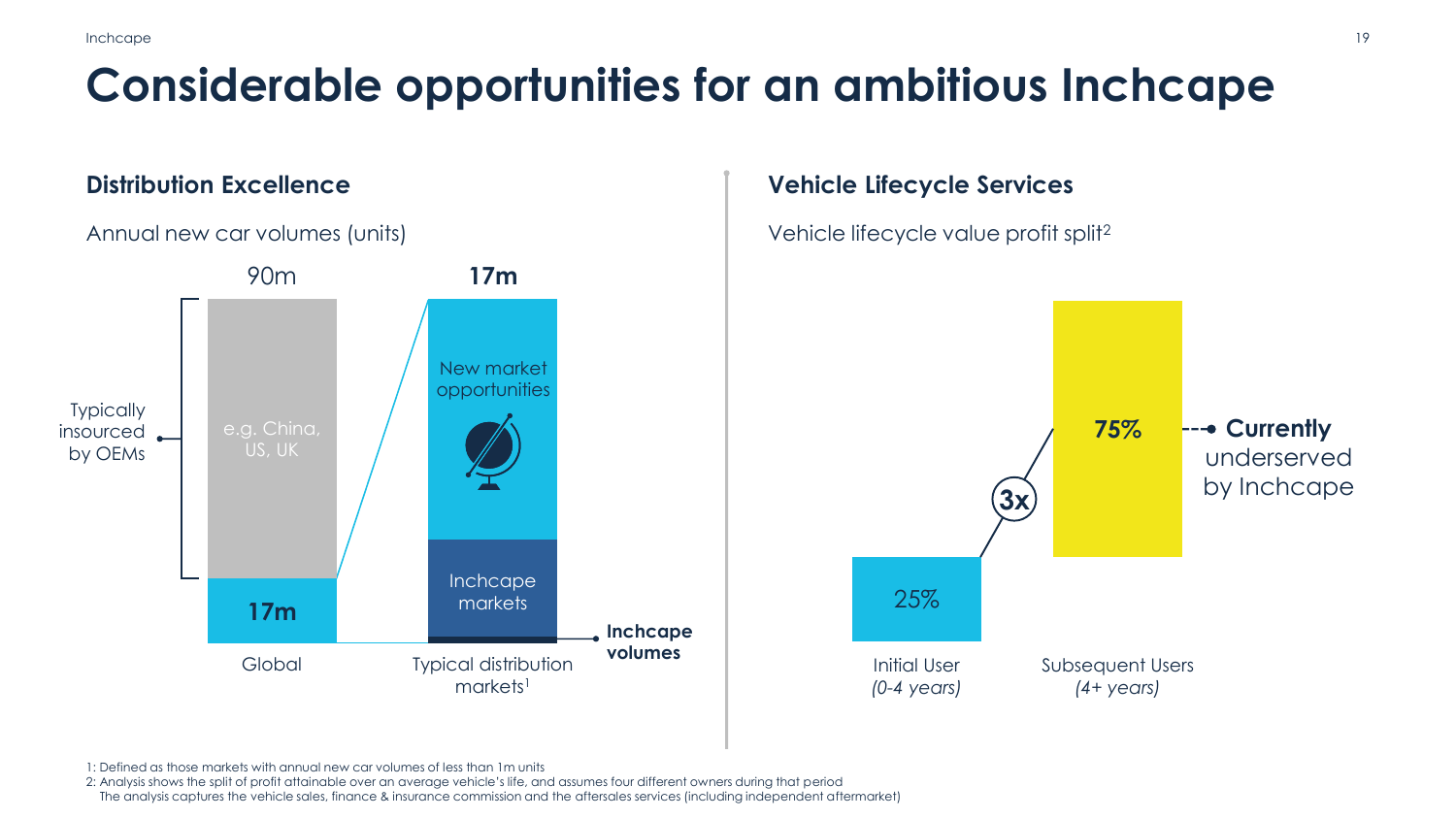#### **Inchcape: the leading automotive distributor**



#### **Our competitive advantages:**

- The global leading distributor: >40 markets across six continents
- **EXECT:** Long-term relationships with strong OEM brands
- A plug-and-play distribution platform: unique digital and data analytics capabilities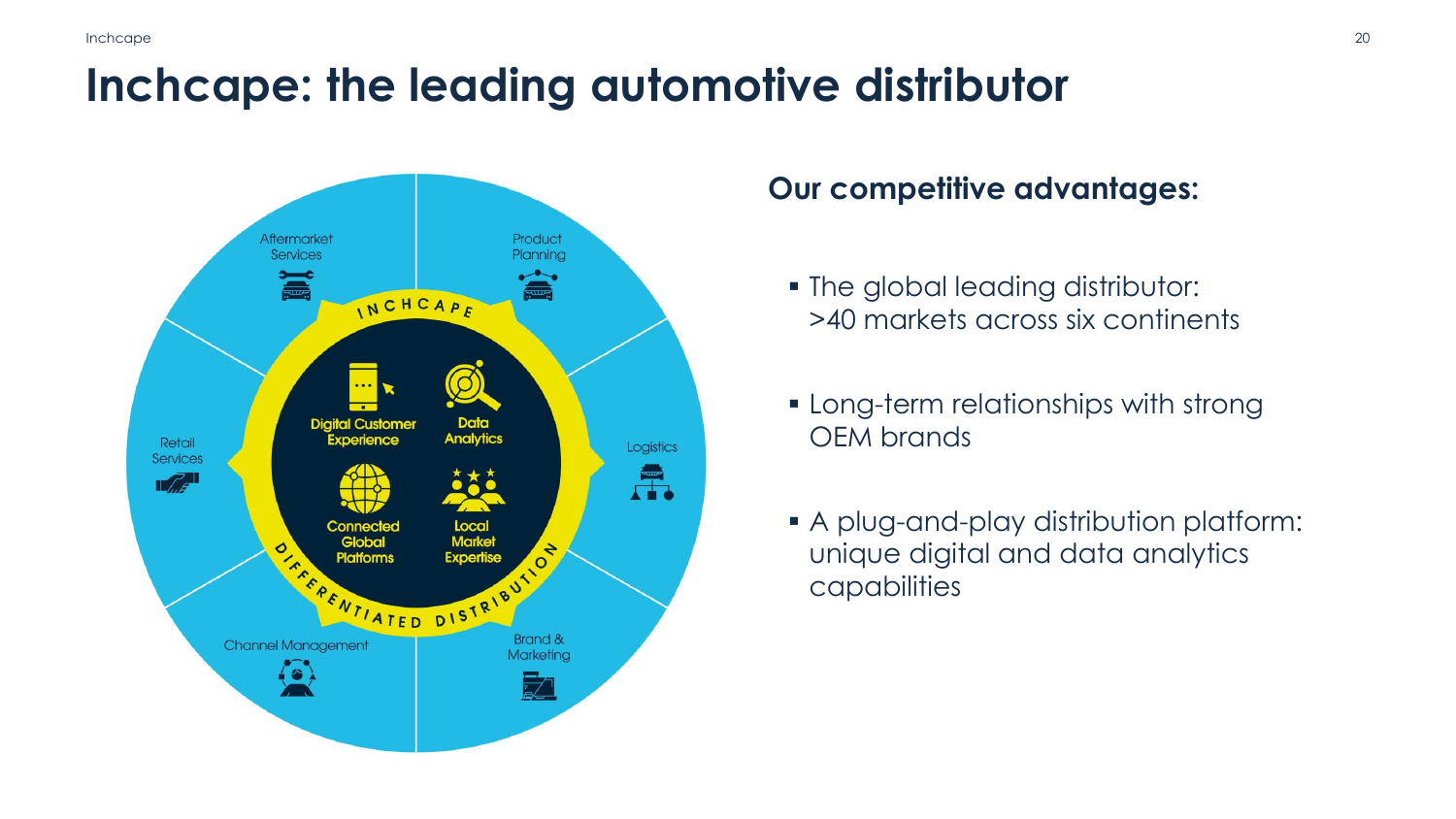## **Accelerated roll-out of our Digital Experience Platform**



**Digital Experience Platform**

- Ability to quickly add OEMs into markets
- Providing a leading, digital-first, consumer experience
- **EXECUTE:** Leveraging our technological capabilities and investment across multiple OEMs & markets

**Fully functional digital showroom, already delivering benefits for customers and our OEMs**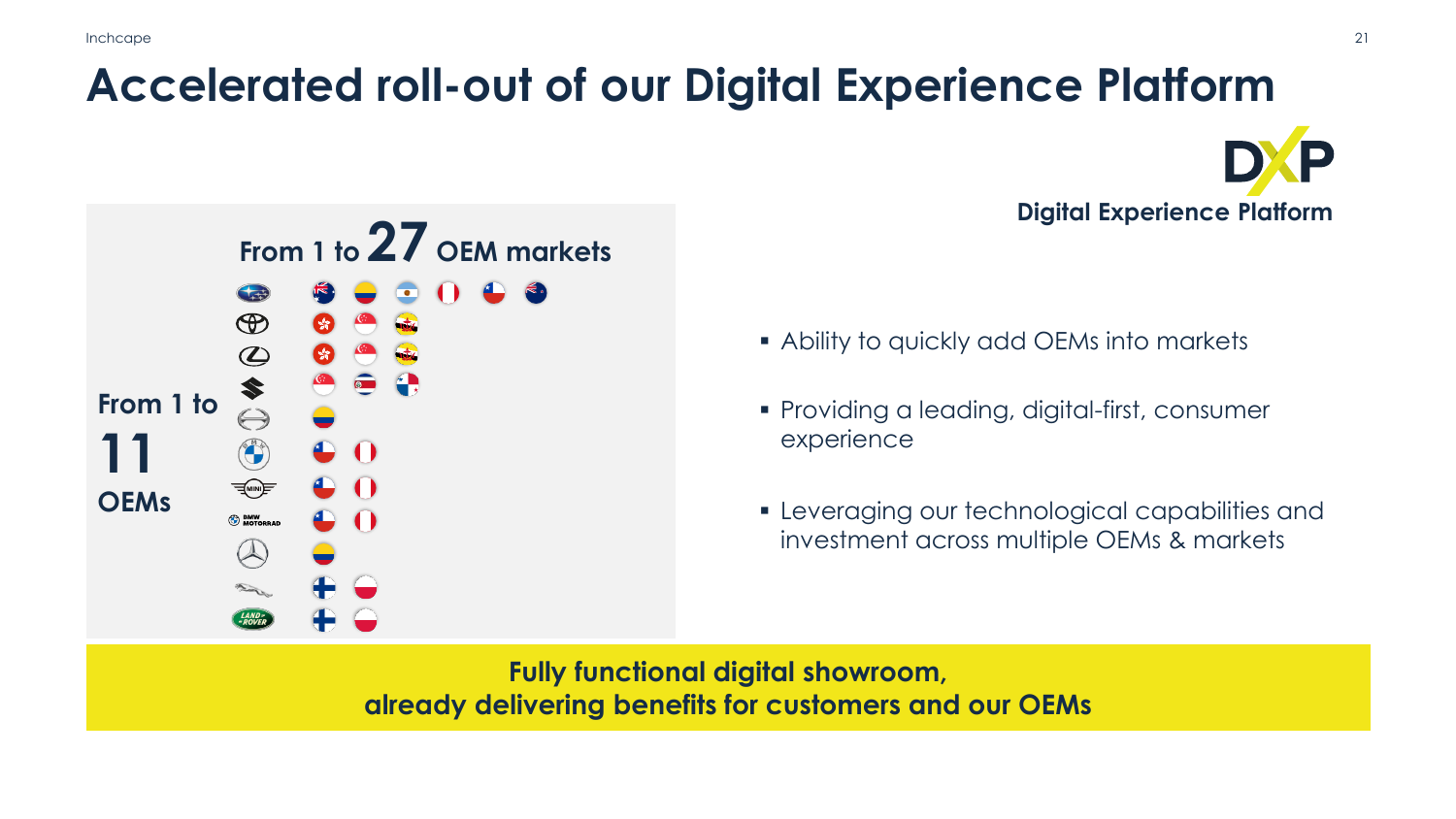### **Driving smarter, faster & better business decisions**

**DAP Data Analytics Platform**



**Capturing significant data for better customer and vehicle lifecycle management**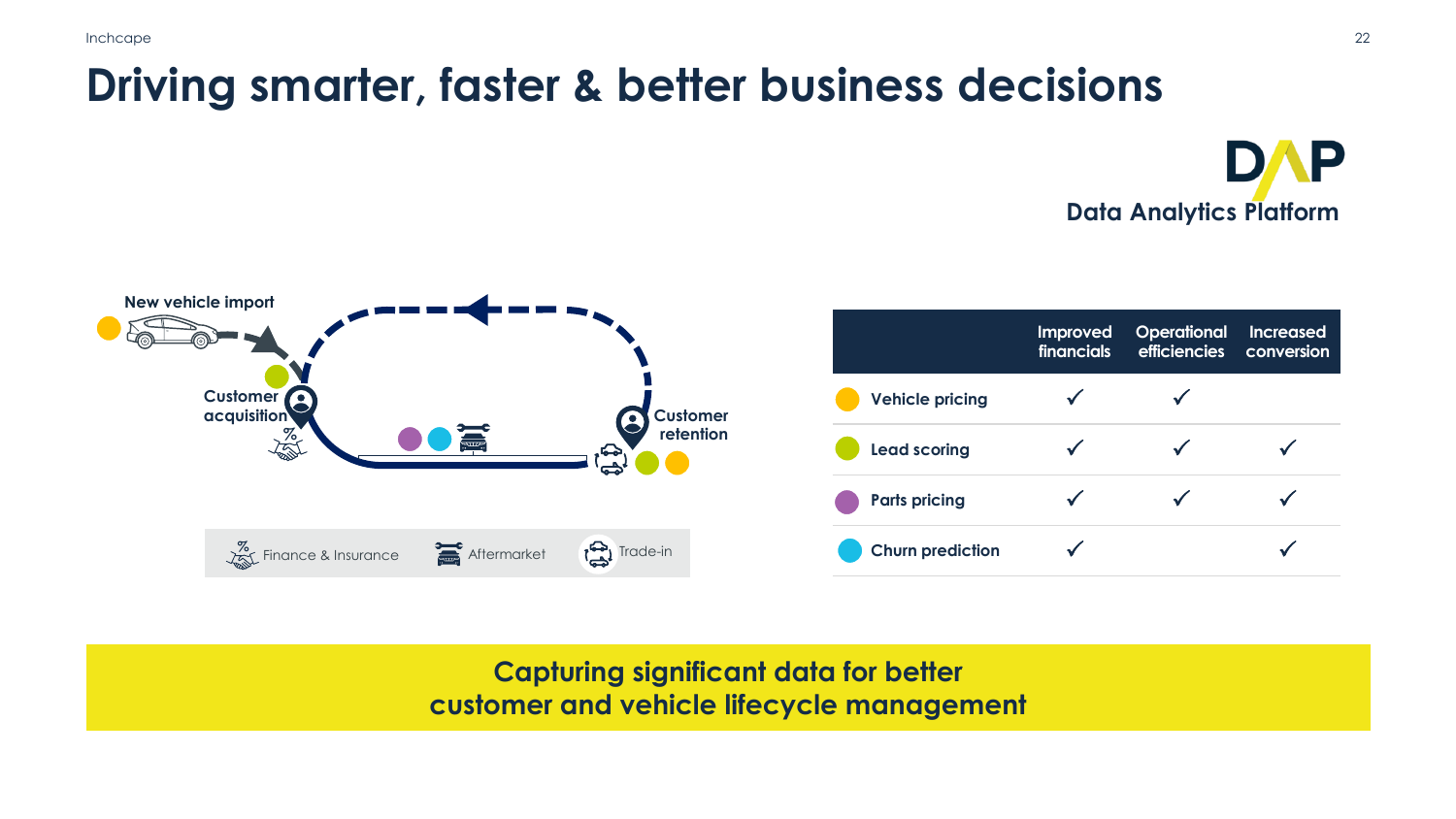#### **Leveraging our capabilities to accelerate our growth**

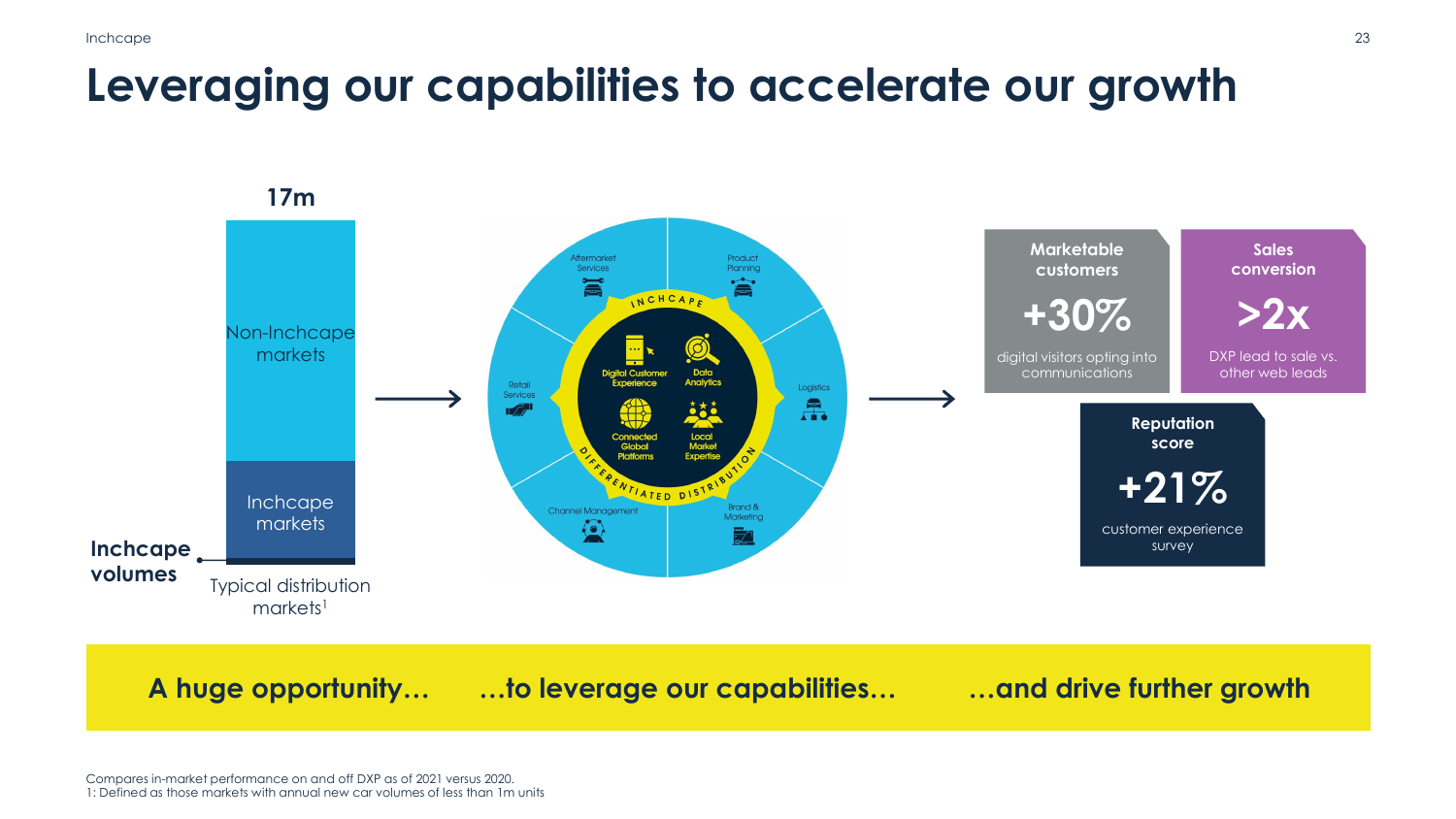#### **Distribution deals have accelerated over the past 5 years**

| 2010                      |                         | 2017<br>2016              |                | 2018<br>2019   | 2020           | 2021           | <b>Today</b>    |
|---------------------------|-------------------------|---------------------------|----------------|----------------|----------------|----------------|-----------------|
| <b>Number of</b><br>deals | $\overline{\mathbf{0}}$ | $\overline{2}$            | $\overline{2}$ | $\mathbf{3}$   | $\mathbf{3}$   | $5\phantom{1}$ | $5\overline{)}$ |
| <b>Revenue</b><br>added   | $\sim$                  | c.£400m                   | c.£100m        | c.£250m        | c.£150m        | c.£200m        | c.£200m         |
| <b>New OEMs</b>           | $\sim$                  | $\mathbf{1}^{\mathsf{t}}$ | $\overline{2}$ | $\overline{2}$ | $\mathbf{1}$   | $\mathbf 0$    | 3               |
| <b>New markets</b>        | ÷.                      | $\overline{3}$            | $\mathbf 0$    | $\mathbf{3}$   | $\overline{2}$ | $\overline{2}$ | $\mathbf{3}$    |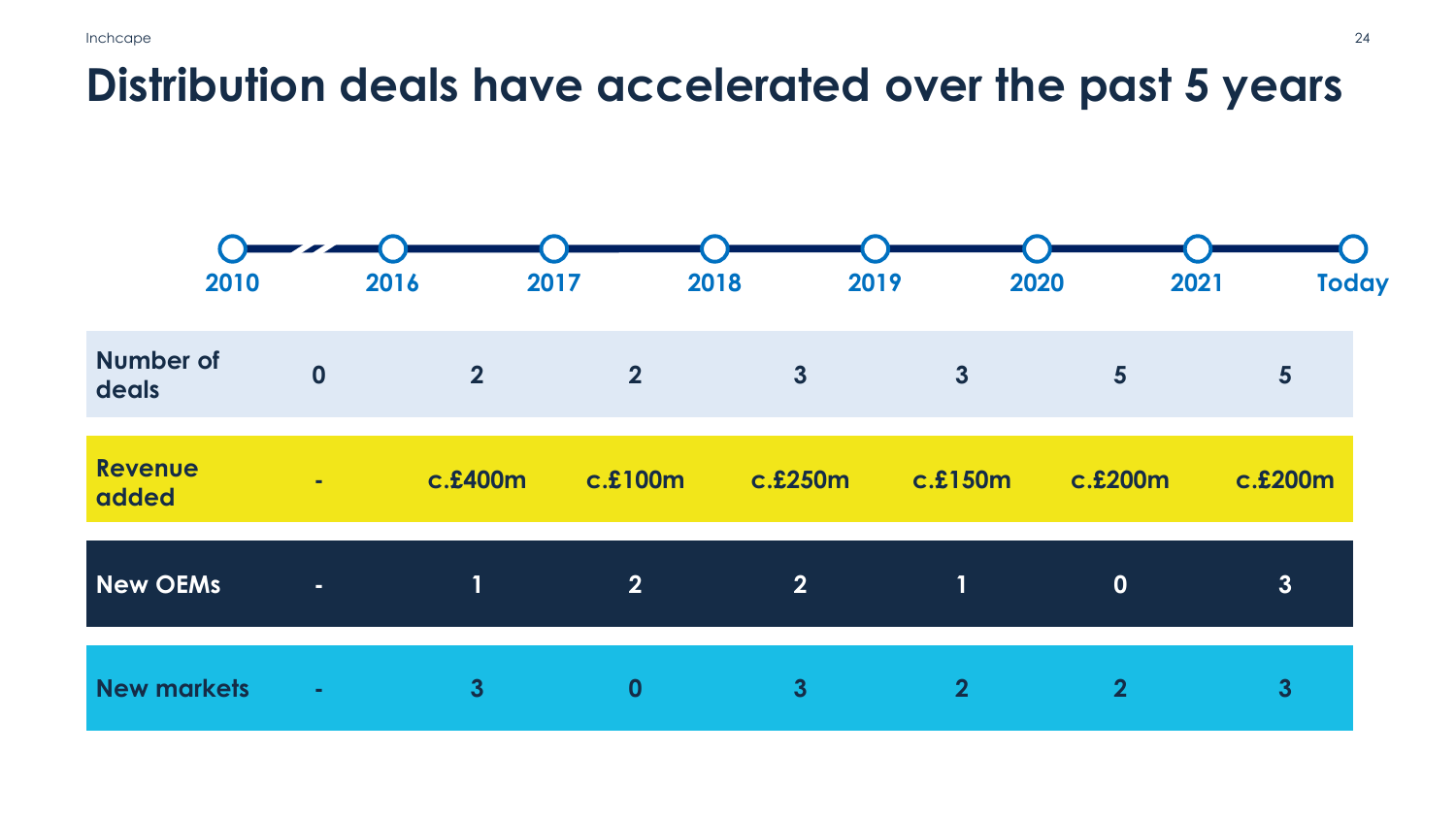#### **A number of exciting distribution deals in 2021**

![](_page_24_Figure_2.jpeg)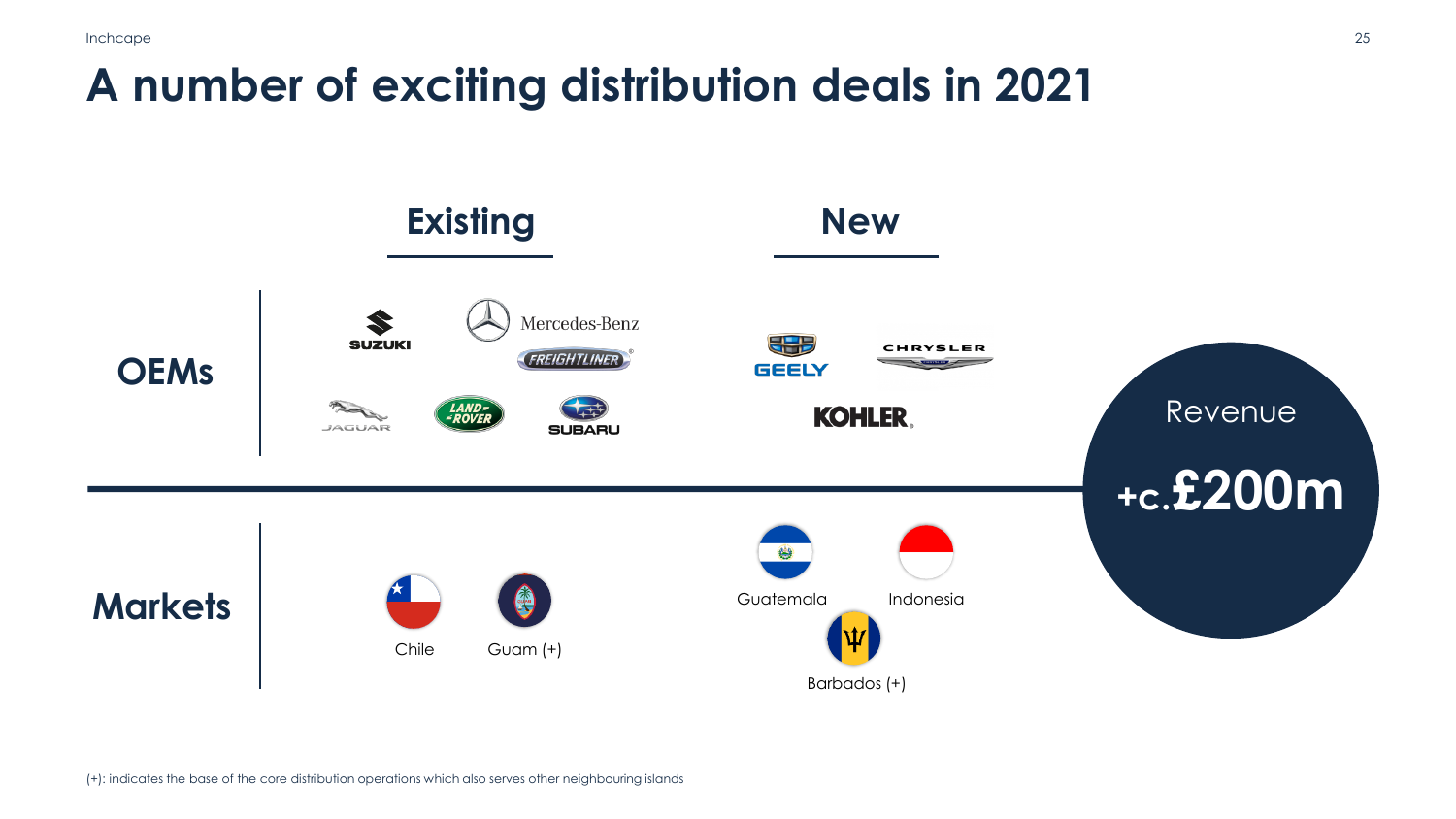### **Capturing more of the lifetime value of a vehicle**

#### **Vehicle Lifecycle Value**

![](_page_25_Figure_3.jpeg)

#### **Three opportunities in focus**

![](_page_25_Figure_5.jpeg)

![](_page_25_Picture_6.jpeg)

Note: Analysis shows the split of profit attainable over an average vehicle's life, and assumes four different owners during that period The analysis captures the vehicle sales, finance & insurance commission and the aftersales services (including independent aftermarket)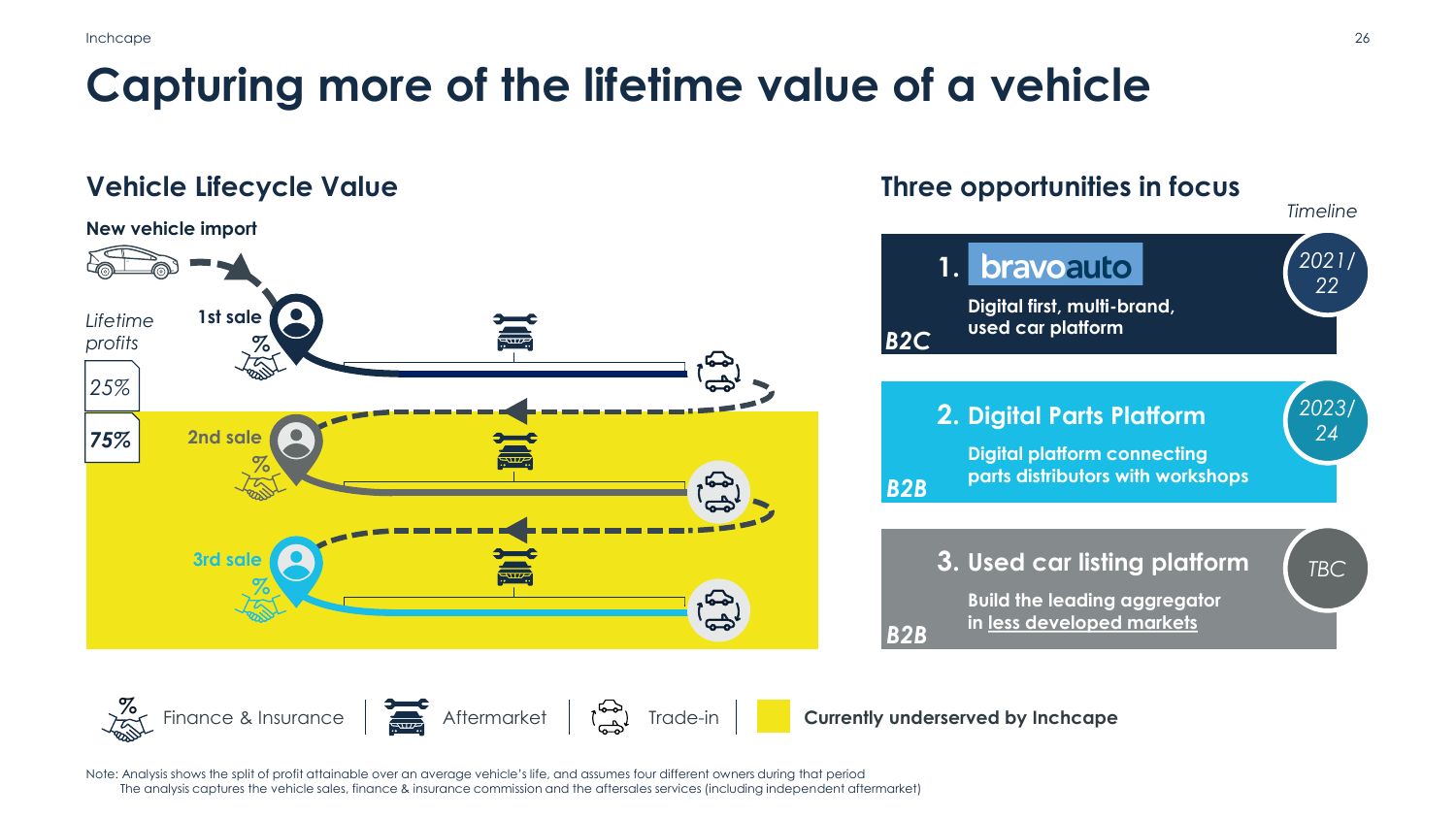### **A strategic Responsible Business framework**

![](_page_26_Picture_3.jpeg)

- Mapping the **risks and opportunities of climate change**
- Setting **GHG targets**
- **Reducing waste**
- Prioritising **safety People** *Places*
- **and wellbeing**
- Creating an **inclusive and diverse** colleague base

- **Positively impacting local communities**
- Supporting **safer roads**
- Facilitating **mobility solutions** for people with disabilities

#### **Planet Practices**

- 
- **Strengthening our governance policies,**  reflecting our standing as an international plc

#### **Key milestones achieved in FY21**

- **E Board approval** of our ESG strategy
- **Global workstreams established** for each pillar
- **Science-based targets set:** reducing scope 1 and 2 emissions by 46% by 2030, in line with a 1.5°C target
- **Climate-related risks and opportunities identified**
- Workstreams started on **Inclusion & Diversity and wellbeing**

#### **Next steps**

- **TCFD-aligned reporting** in our 2021 ARA
- **2022 priorities towards our science-based targets:**
	- Switch to renewable tariffs
	- Invest in solar PV

![](_page_26_Picture_28.jpeg)

- **Reduce base energy usage**
- **Scope 3 emissions to be published in 2022**

**We work responsibly and impact the world for the better, to the benefit of our stakeholders**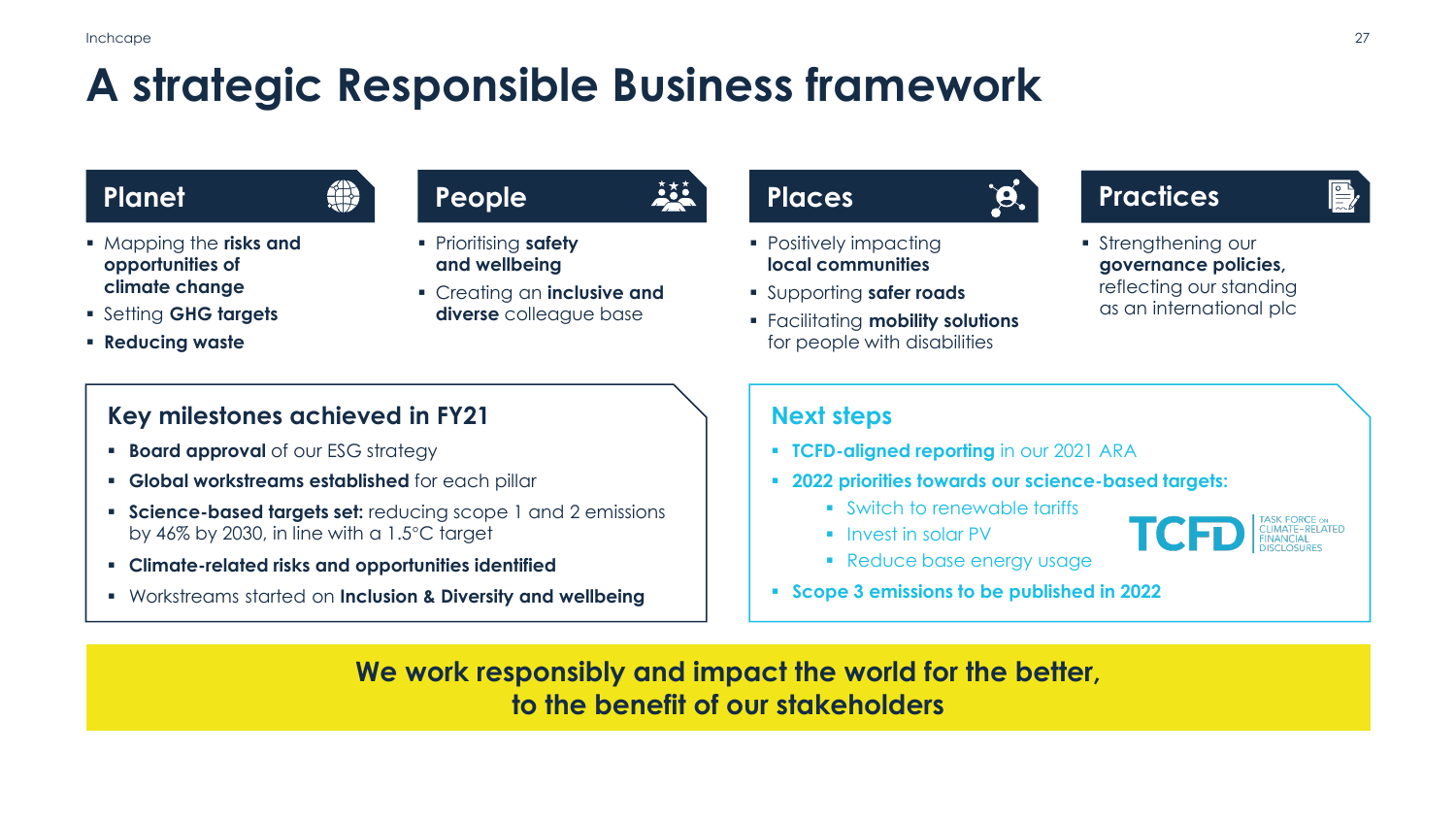![](_page_27_Picture_0.jpeg)

## DUNCAN TAIT LOOKING AHEAD

![](_page_27_Picture_2.jpeg)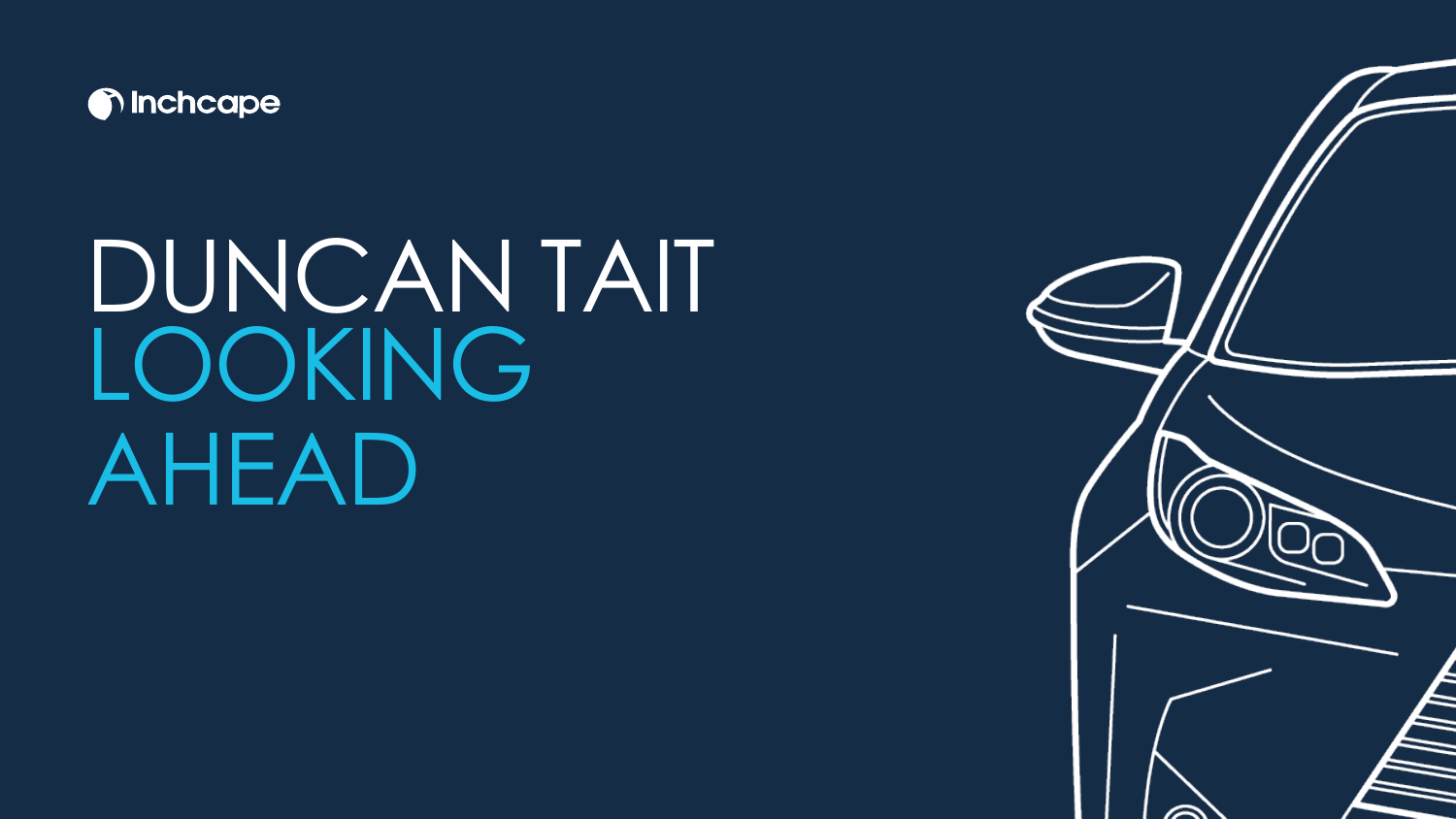#### **Outlook**

**2022 outlook** Performance to date:

continuation of trends seen in 2021

![](_page_28_Picture_2.jpeg)

Ongoing uncertainty about

the rest of the year

Expect to make good progress

with our strategic priorities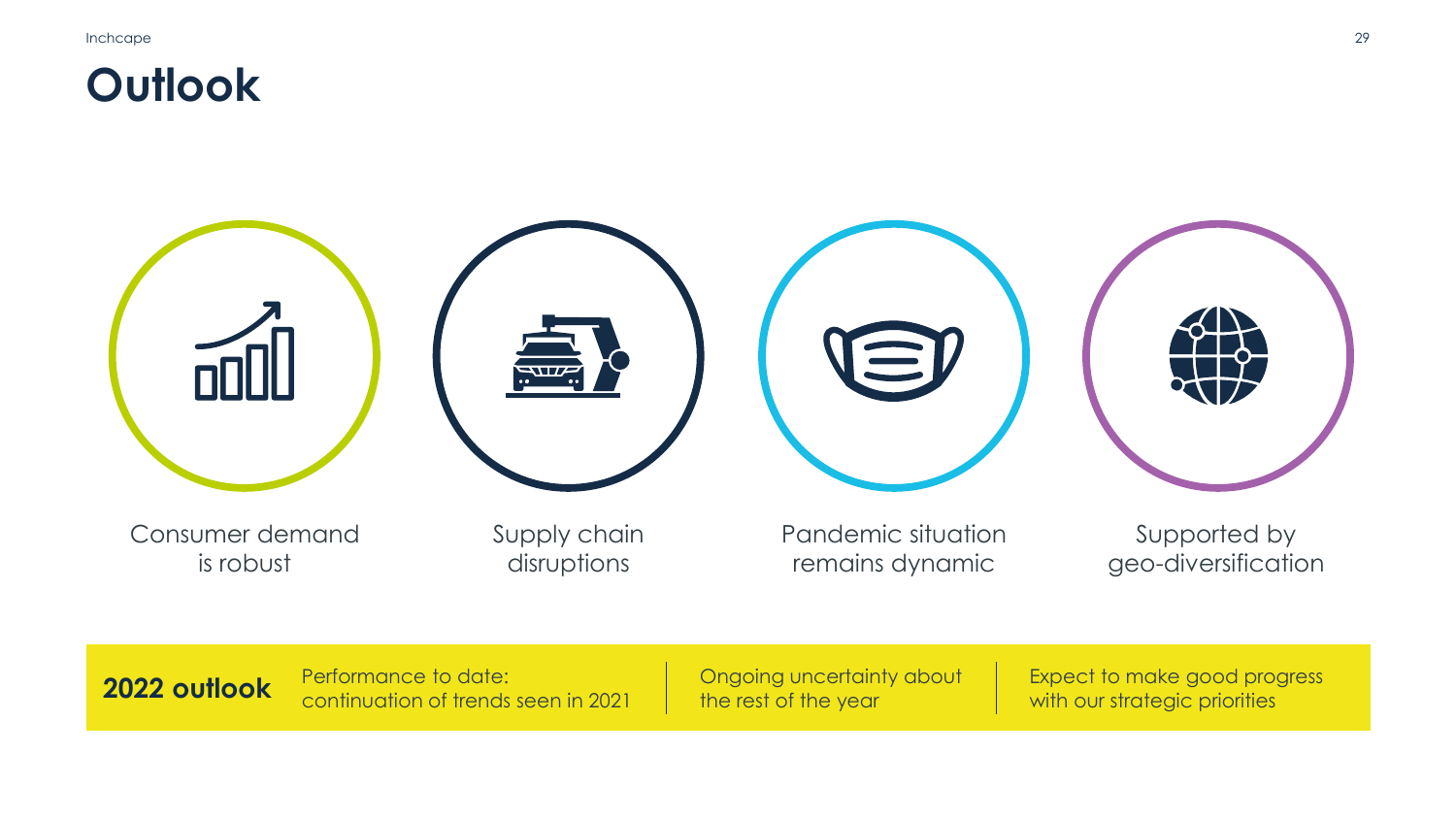### **Investment case: well-positioned to deliver significant value**

![](_page_29_Figure_2.jpeg)

#### **Medium-term financial outlook**

**Distribution Excellence:** mid-to-high single digit profit CAGR *plus* M&A

**Vehicle Lifecycle Services:** >£50m incremental profit contribution